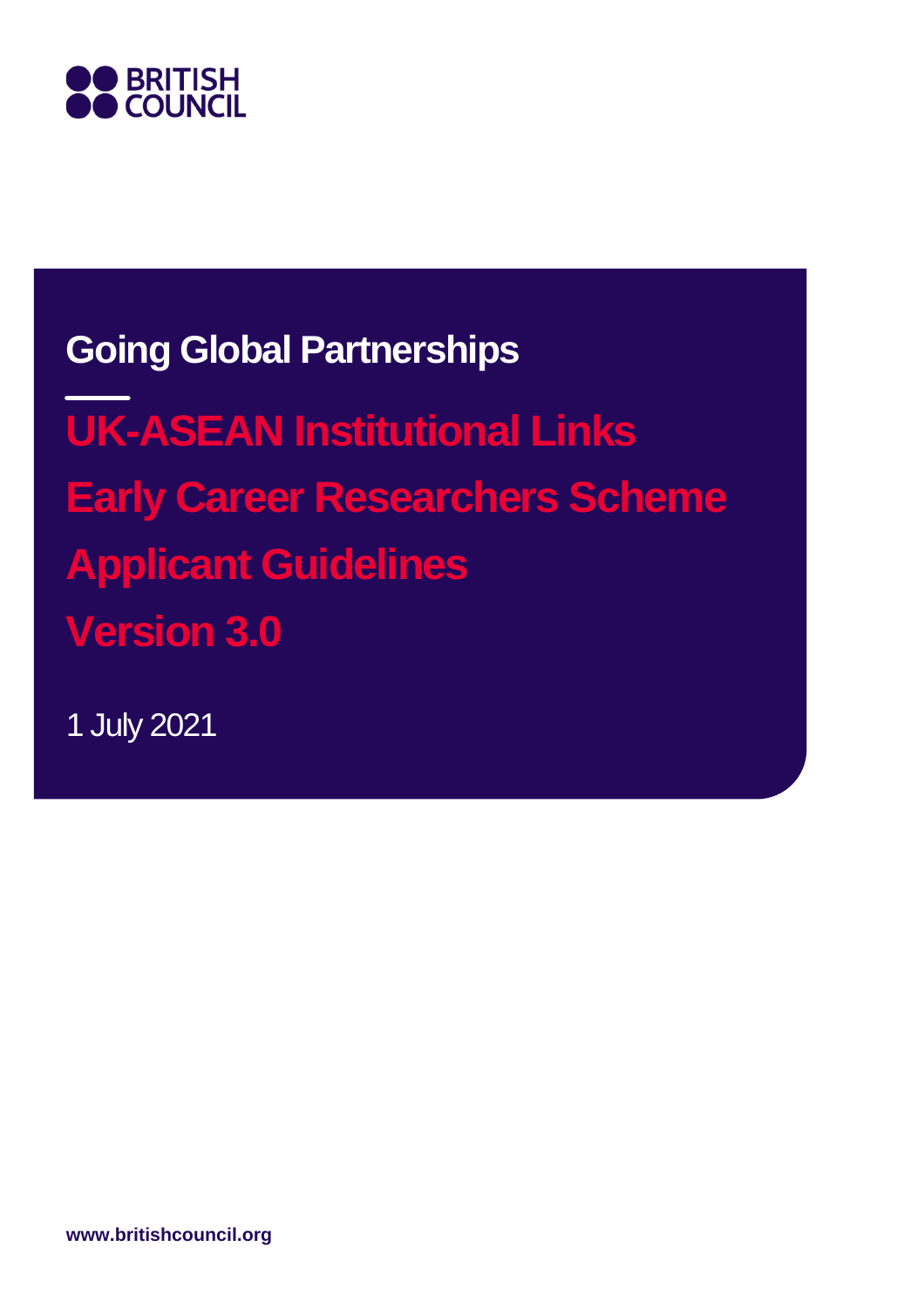

| Change                                                                                                                                                                                                                                                                        | Page in version<br>1.0 | Page in<br>version 2.0 | Page in<br>version 3.0 |
|-------------------------------------------------------------------------------------------------------------------------------------------------------------------------------------------------------------------------------------------------------------------------------|------------------------|------------------------|------------------------|
| Remove 50% cash matched and change<br>to "Matched efforts: both cash and in-<br>kind contribution"                                                                                                                                                                            | 3                      | 3                      | 3                      |
| Change key dates for application                                                                                                                                                                                                                                              | 3                      | 3                      | 3                      |
| Remove "The cash contribution must be<br>at least 50% of the total grant<br>requested." and change to "The<br>applicants must justify the ratio of cash<br>and in-kind contributions. The award<br>panel will review the justifications.                                      | $\overline{7}$         | $\overline{7}$         | 8                      |
| Change "Each proposal must have<br>matched efforts from the partner country<br>institution; at least 50% of the grant<br>requested in cash and the remaining is<br>in-kind contribution" to "however, the<br>amount of cash matching will be justified<br>by the applicants." | 8                      | 8                      | 9                      |
| Remove "The cash contribution must be<br>at least 50% of the total matched efforts."                                                                                                                                                                                          | 11                     | 11                     | 12                     |
| Add "Consideration will be given on a<br>case-by-case basis to allow more than<br>30% human resources costs. Please<br>email EA-ILECR@britishcouncil.org" to<br>Section 10: Eligible costs                                                                                    | $12 \overline{ }$      | 12                     | 13                     |
| Change "Matched efforts from the<br>partner country institution and associated<br>partners; at least 50% of the grant<br>requested in cash and the remaining is<br>in-kind contribution." to " both cash<br>and in-kind contributions."                                       | 24                     | 24                     | 25                     |
| Add "unless approval has been sought<br>separately from the British Council." to<br>Appendix 1: Eligibility criteria checklist                                                                                                                                                | 24                     | 25                     | 26                     |

#### Overview of change(s) from previous version: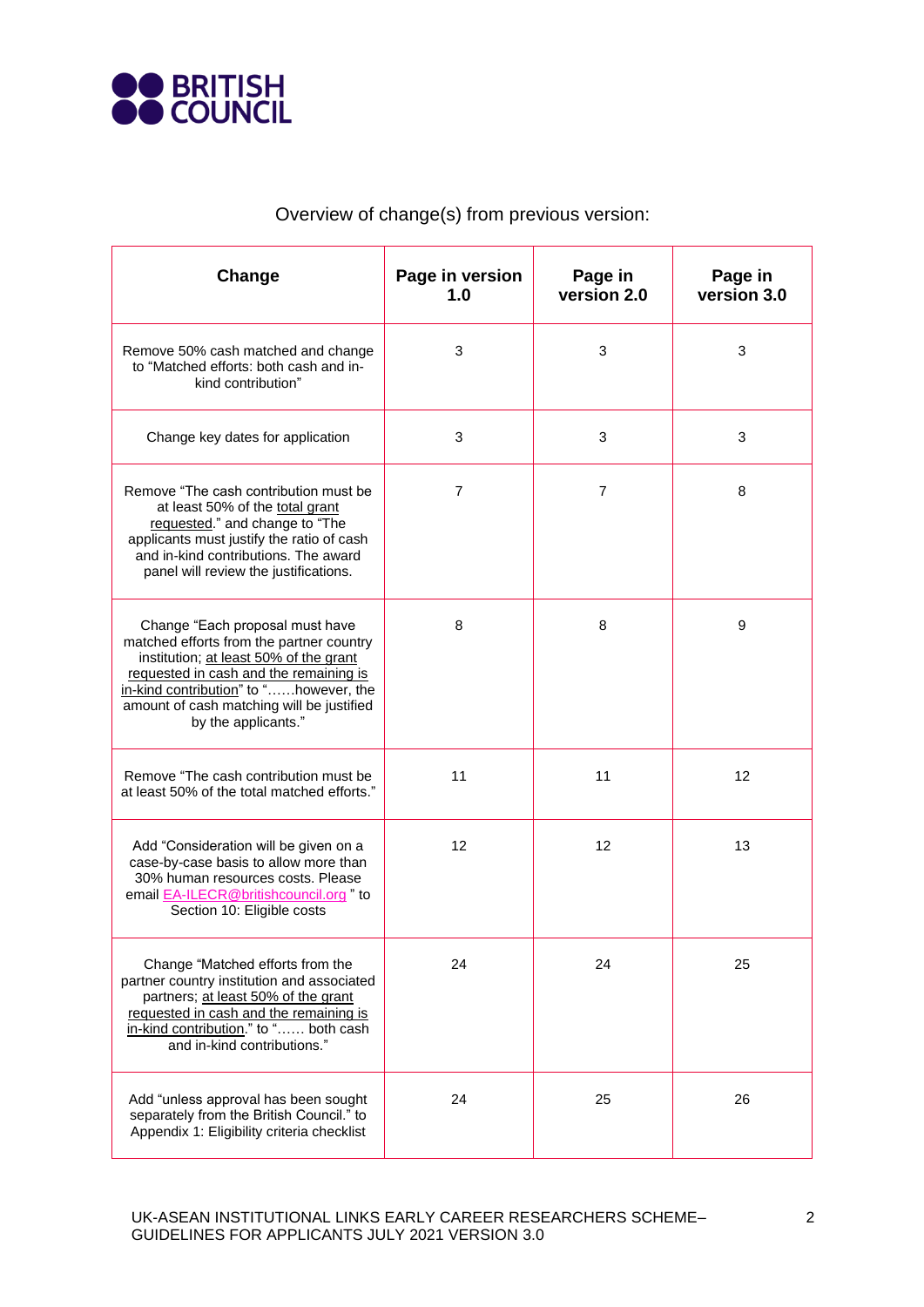# **Countries included in this call are: Brunei, Singapore, Malaysia, Thailand**

# **Call Opens: 1 October 2021 Call Closes: 14 January 2022, 1600 UK time**

| Type of<br>Grant | Grant<br><b>Size</b> | <b>Main Eligibility</b>                                    | <b>Thematic Area</b>                              | <b>Maximum</b><br>Length of<br>project              |
|------------------|----------------------|------------------------------------------------------------|---------------------------------------------------|-----------------------------------------------------|
| Non-ODA          | £50,000              | Matched efforts:<br>Both cash and in-<br>kind contribution | AI and<br>Cybersecurity:<br>Singapore, Malaysia   | <b>Max 12</b><br>months<br>starting 1<br>April 2022 |
|                  |                      |                                                            | Agritech and<br>Biodiversity:<br>Brunei, Thailand |                                                     |

#### **Funding Available:**

A total of £250,000 for four countries, matched by partner country institutions. Two grants for Singapore and one each for Brunei, Malaysia and Thailand.

#### **How to apply:**

Online submission via the link provided on [https://www.britishcouncil.org/education/he-science/opportunities/uk-asean-institutional](https://www.britishcouncil.org/education/he-science/opportunities/uk-asean-institutional-links-early-career-researchers-scheme)[links-early-career-researchers-scheme](https://www.britishcouncil.org/education/he-science/opportunities/uk-asean-institutional-links-early-career-researchers-scheme)

We invite applications on the selected thematic areas from the above four countries only. Each application requires a Principal Applicant from UK higher education institution and a Principal Applicant from partner country higher education institution. Associated Partners may include government agencies, non-for-profit organisations, businesses and start-ups. We will allow only one application per Principal Applicant, from either country.

#### **Assessment Process:**

- Eligibility checking
- Review by 2 external experts
- Panel meeting to finalise the score and select successful applicants.

#### **Contracting and Grant disbursement process:**

The British Council will sign Grant Agreement with UK Higher Education Institutions and disburse grants to UK Higher Education Institutions.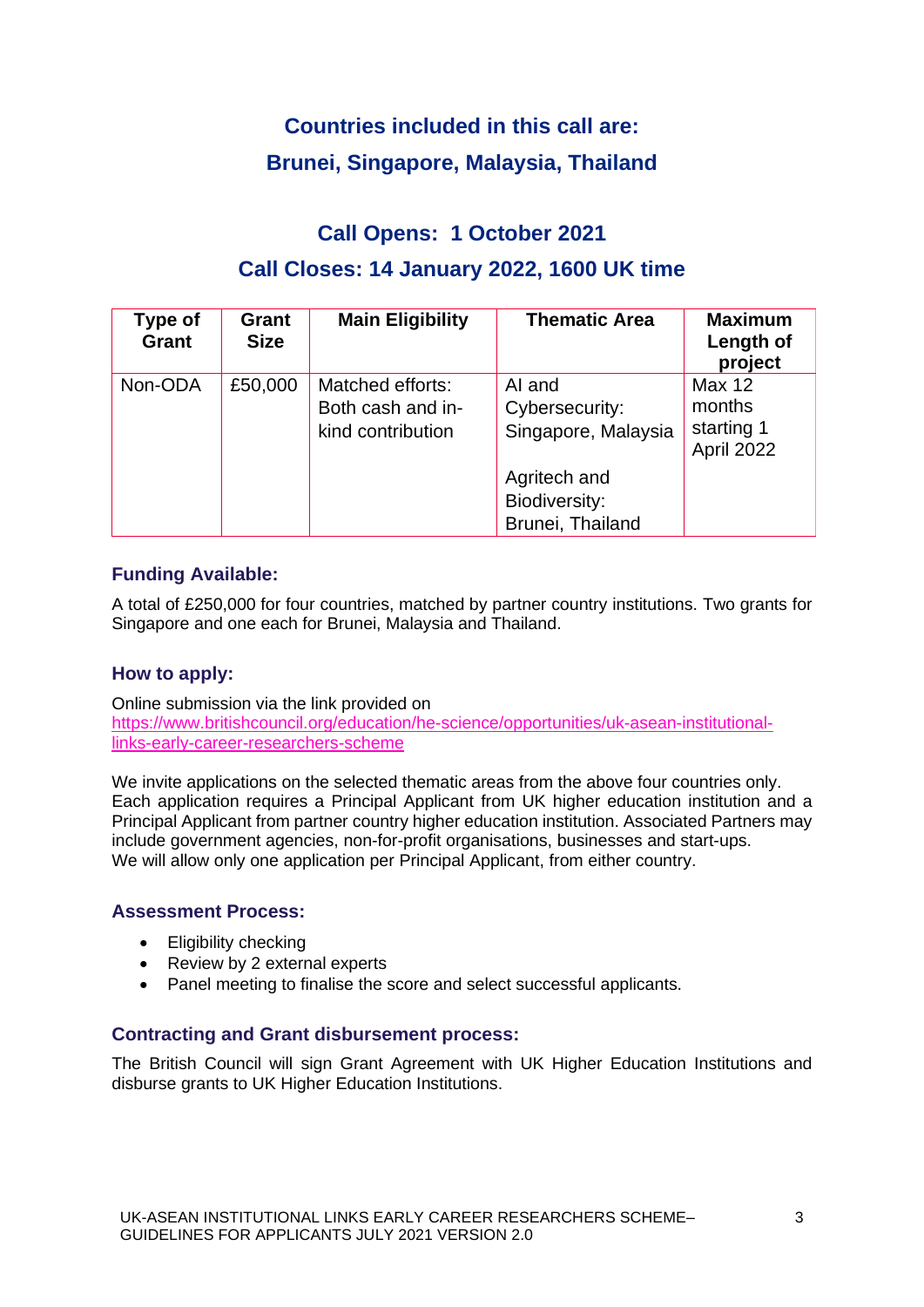#### **Key Dates:**

| <b>Activity</b>                       | <b>Date</b>                  |
|---------------------------------------|------------------------------|
| Call opens                            | 1 October 2021               |
| Deadline for applications             | 14 January 2022              |
| <b>Assessment and Review Panel</b>    | January 2022 - February 2022 |
| Announcement of awards                | 15 February 2022             |
| <b>Contracting and Grants Release</b> | By 15 March 2022             |

Contact: **[EA-ILECR@britishcouncil.org](mailto:EAILECR@britishcouncil.org)**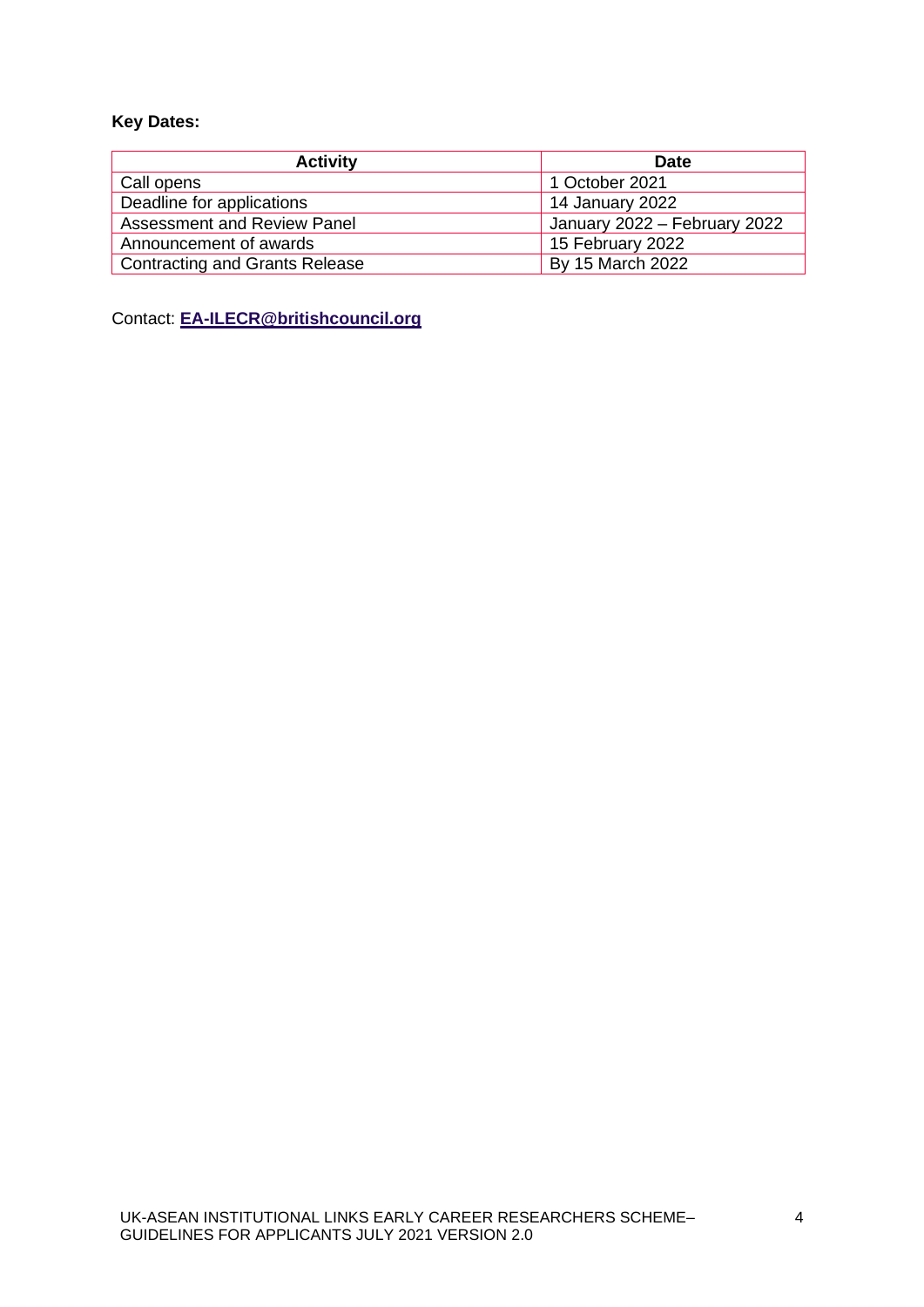# **Table of Contents**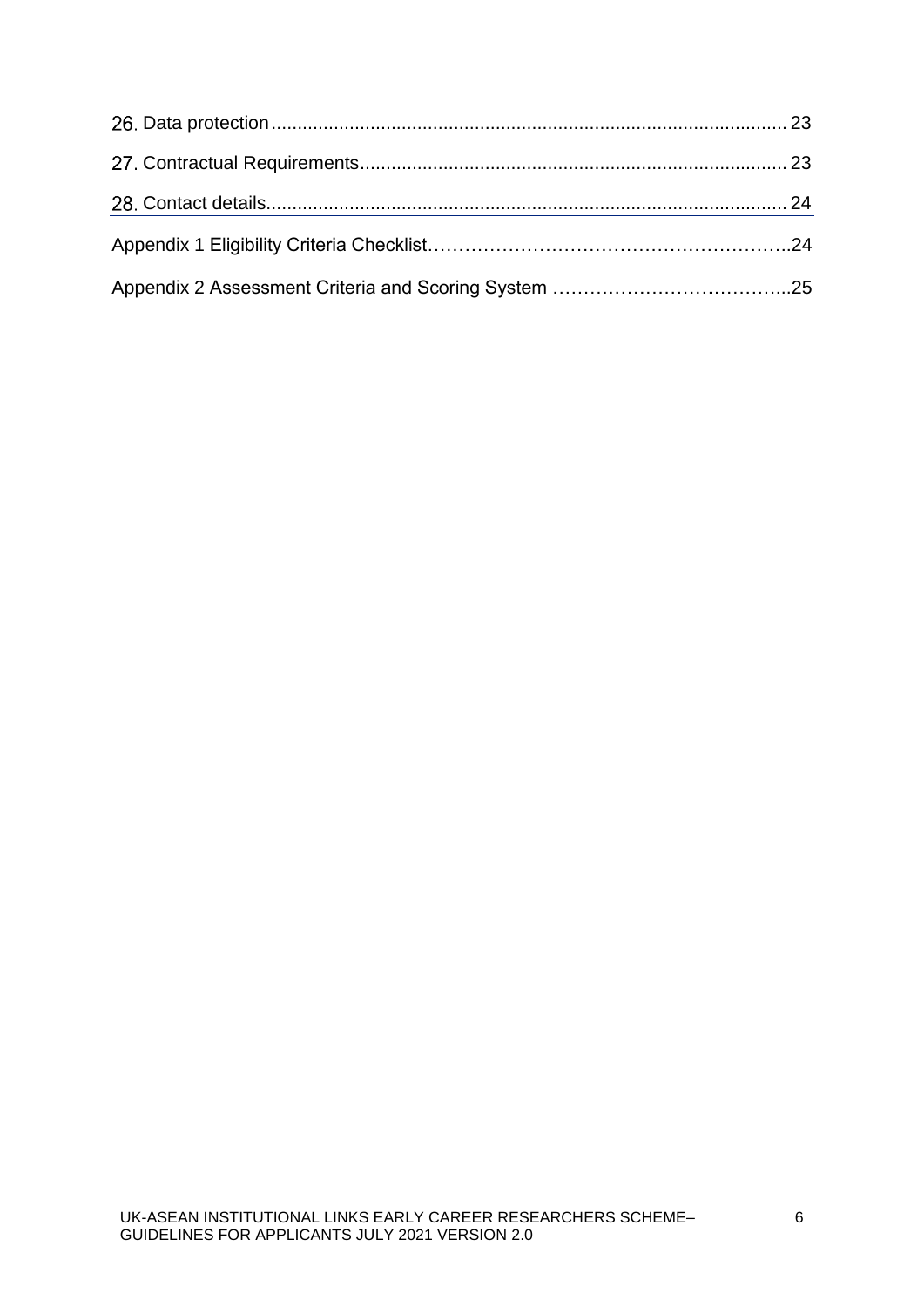### <span id="page-6-0"></span>**Background**

Covid-19 pandemic has impacted the world extensively adding to the global challenges – such as extreme weather conditions, urbanisation, access to affordable health care, food and energy security. Integrated research and innovation approach, bringing together communities from different disciplines, sectors and countries in high-quality collaborations to address these global challenges has never been more critical.

The UK-ASEAN Institutional Links Early Career Researchers (ILECR) Scheme is designed to provide small scale seed funding to senior researchers from UK and partner country's higher education institutions to lead a team of UK and partner country early career researchers for 12 months to work on emerging areas aligning to the Indo-Pacific Tilt and Sustainable Development Goals. The intention is that the Scheme add tangible value to the investment already made by the UK and ASEAN countries.

The UK-ASEAN Institutional Links-Early Career Researchers (ILECR) Scheme is funded by the Foreign Commonwealth and Development Office (FCDO) through ASEAN Dialogue Partner Grant and delivered by the British Council as part of the Going Global Partnerships Programme.

**[Going Global Partnerships](https://www.britishcouncil.org/education/he-science/going-global-partnerships)** connects universities, colleges, education policy makers, civil society organisations and industry partners in the UK and around the world. This British Council programme offers you vital international opportunities - the chance to build relationships, to share ideas and good practice, to access grant funding for collaborative partnerships and more. Through this work, the programme contributes to stronger, more inclusive, and globally-connected tertiary education systems which support economic and social growth.

### <span id="page-6-1"></span>**Overview of the funding opportunity**

We expect the ILECR Scheme to **stimulate new research impact by having senior researchers in UK and partner countries to lead a team of early career researchers (ECRs) in an interdisciplinary partnership on emerging areas while developing and broadening ECRs' professional knowledge, experience and skills in research and translation**. Each proposal is co-led by a Principal Applicant from UK and a Principal Applicant from partner country. Associated Partners like government agencies, not-for-profit organisations, businesses, SMEs and start-ups can be included in the proposal. Participation of ECRs from UK and partner country including their roles in the project, expected milestones and achievements will be planned and identified by the Principal Applicants. The ECRs must have a PhD or equivalent research experience.

The grants must be used to achieve the following outcomes:

#### o **Contribute to capacity strengthening of early career researchers (ECRs)**

The proposals must include a description of how the partnerships will contribute to the personal and professional development of the ECRs from UK and partner country. Principal Applicants should indicate how they envisage this occurring, including the roles of the ECRs in the partnerships, long term plans such as mentoring of early career researchers (either within each country, or cross-nationally) and how they will continue to benefit beyond the partnerships.

o **Support research and translation partnerships on emerging areas**

The grant can be used build a new partnership between UK Higher Education/Research Institutions and Country Higher Education/Research Institutions either at group, departmental or institutional level in the emerging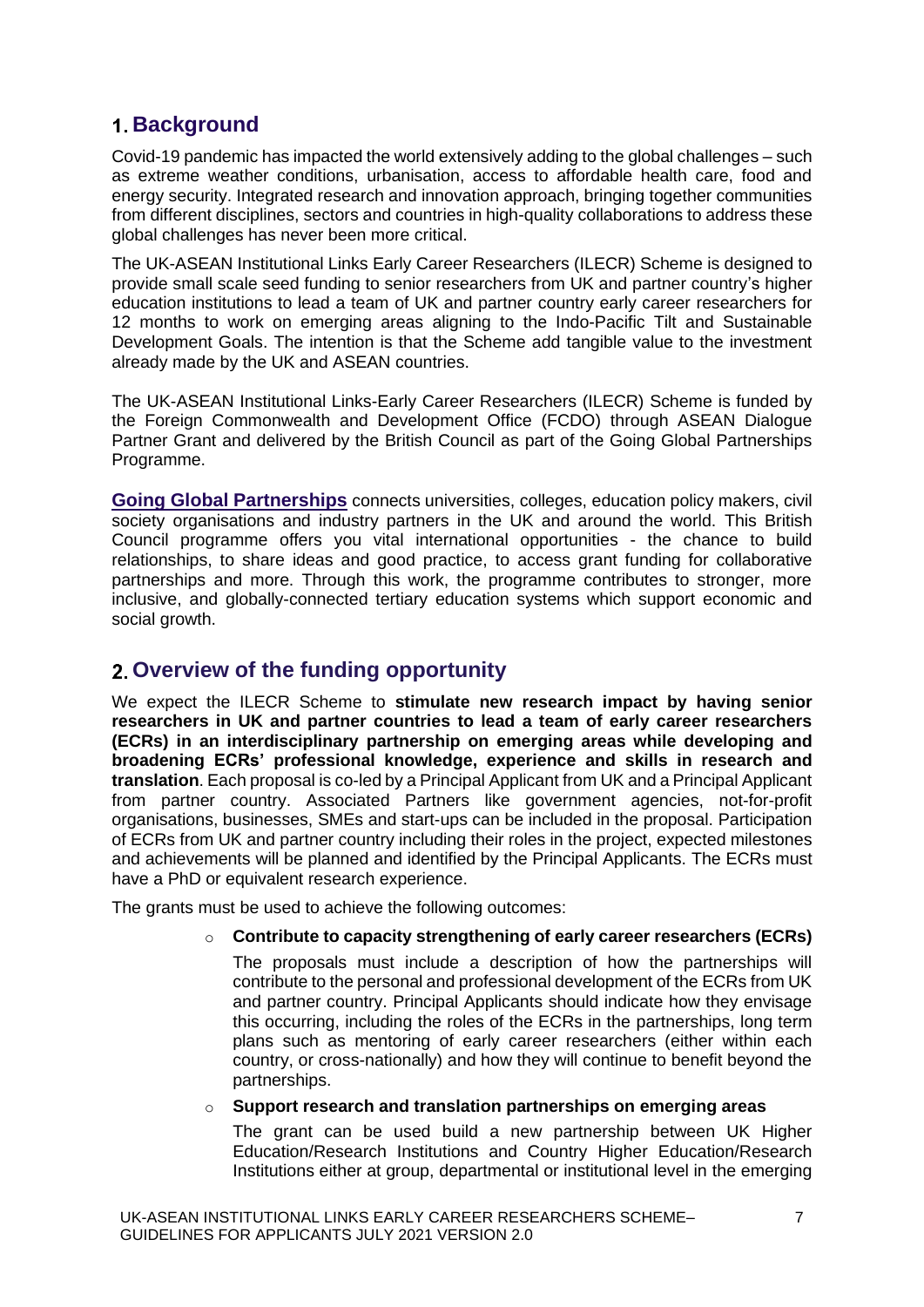areas. It can also be used to further an existing partnership or extend the partnership to work with non-academic organisations and individuals like businesses, SMEs and start-ups to support the exchange of research and innovation expertise and the translation of research knowledge into tangible benefits. For an existing partnership, applicants should demonstrate that the grant will contribute to greater impact realisation.

#### o **Establish new research links or significantly develop existing links, with the potential for longer term sustainability**

Principal Applicants must outline the specific impacts anticipated from the partnerships. The aim of the partnership is to stimulate longer term links between the UK and partner countries. The proposals should include an explanation of the mutual benefits to the UK and partner country. They should also explore any potential longer-term benefit that might arise, thinking about who might benefit and how they might benefit and describing the actions that will be taken to ensure that potential impact is realised.

**The grant size is £50,000 and any proposal that request for budget more than that will not be considered.** The partner country institution and associated partners must match the funding in a **combination of cash and in-kind contributions**. The applicants must justify the ratio of cash and in-kind contributions. The award panel will review the justifications.

**Principal Applicants awarded Researcher Links (RL) grants previously are encouraged to apply to this grant and engage the ECRs from the RL project in continuing the work or realising ideas resulted from the project.** 

### <span id="page-7-0"></span>**Scope of the programme**

This grant allows Early Career Researchers (ECRs) to expand their work and continue deepen their knowledge, experience and skills as well as unlocking higher achievements and connections in their career through the existing partnership or achieving that through a new partnership under the lead and mentoring of the Principal Applicants. It also allows ECRs who are interested to navigate research and translation career in the emerging areas to develop their knowledge, experience and skills, and build local and international connections through a partnership research and translation project led by the Principal Applicants. The applications must be submitted by the Principal Applicants.

The scope for individual activities is broad and flexible. However, it will be expected that all proposed activities are:

- Evidence-based
- Responsive to experience and lessons learned through preceding projects
- Beneficial to clearly defined stakeholders

**Applicants are encouraged to plan and deliver activities remotely considering the carbon footprints of travel and its consequences on climate change as well as the travel requirements and restrictions that maybe imposed in UK and partner countries. Please bear in mind the time differences when planning for remote activities.**

Suggested activities include but are not limited to: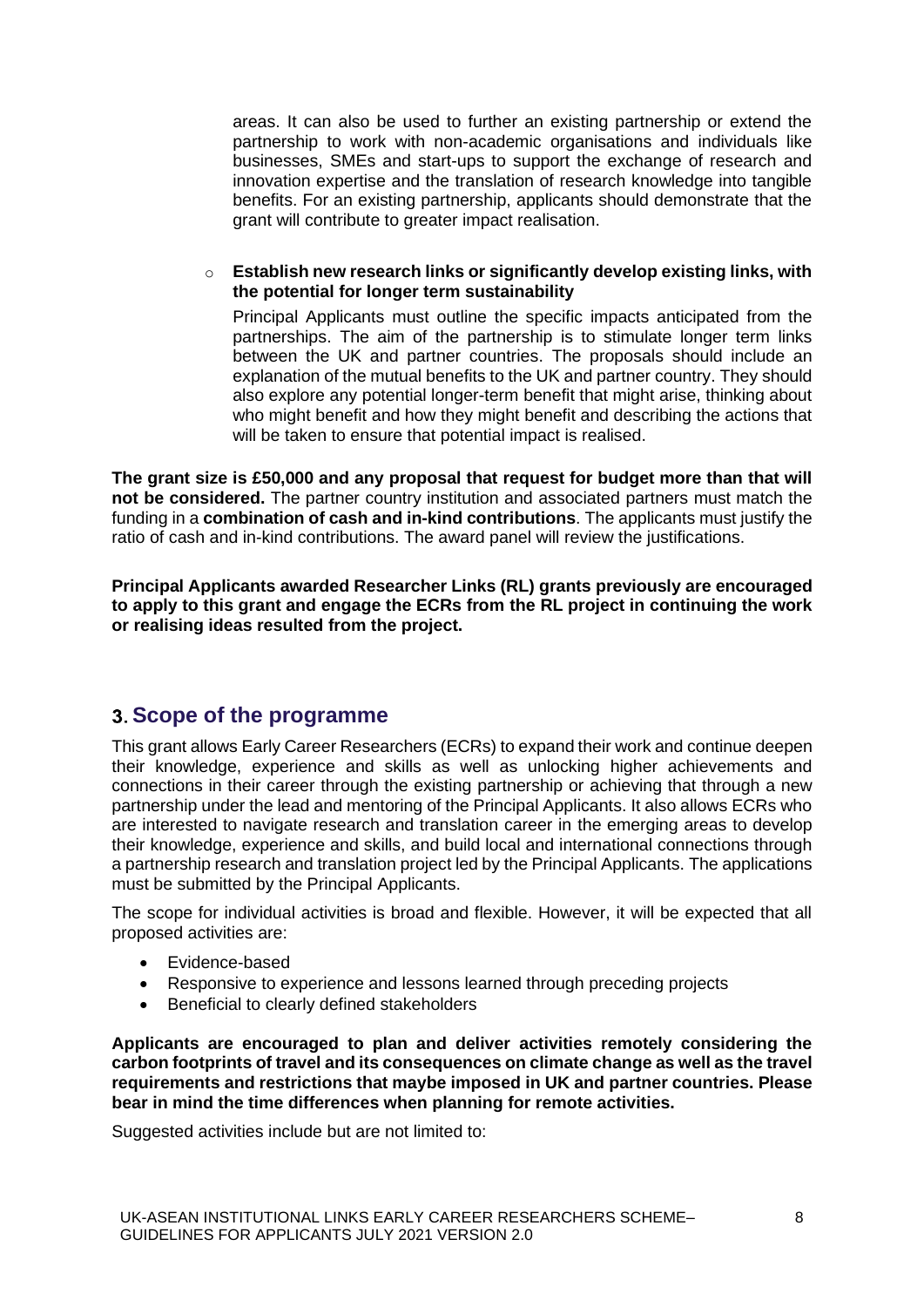- Professional development and capacity strengthening for early career researchers such as mentoring, workshops, internship/attachment.
- A wide range of relevant stakeholder engagement activities such as knowledge brokerage, debates, seminars, round-table discussions, exhibitions and workshops involving researchers and practitioners; policy makers; businesses; industry bodies; civil society leaders; public sector representatives; journalists, government/ parliamentary intermediaries and other non-academic dissemination professionals; service providers; or investors.
- Development and dissemination of impact-focused knowledge products, publications or other media: guides to making practical use of research outputs, evidence synthesis products, policy white papers or other specific recommendation papers that put the evidence into the wider context, translation of key information, creative packaging of research results and recommendations for public engagement.
- Capacity strengthening in techniques or practice relevant to specific impacts or aimed at reducing current barriers to impact.
- Commercial outputs, prototyping, demonstrations, field-trials, on-site testing/verification to meet regulations, collection of results/data vital to recommendations.

### <span id="page-8-0"></span>**Eligibility**

Proposals must fulfil the following criteria to be eligible for funding under this Programme:

- $\circ$  Each proposal must be matched with cash and in-kind contribution from the partner country institution and associated partners; however, the amount of cash matching will be justified by the applicants.
- o Each proposal must have one Principal Applicant from the UK **and** one Principal Applicant from the partner country.
- o Both Principal Applicants must be Leading Researchers or Established Researchers<sup>1</sup>.
- $\circ$  Individuals may only act as Principal Applicant on one application. Multiple applications from the same individual will not be accepted.
- $\circ$  Principal Applicants must be employed by one of the following types of organisations and have a contract that extends beyond the period of the grant i.e., April 2022 – March 2023 (Emeritus and Honorary Professors may not charge for their time).
	- A not-for-profit higher education institution with the capacity to undertake highquality research, unless specified otherwise.
	- A UK higher education institution (all UK higher education institutions that receive grant funding from one of the UK higher education funding bodies are eligible).

<sup>1</sup> *For an indication of profiles for the different categories of participants, we suggest applicants refer to the European Commission's "Towards a European framework for Research Careers"*

[https://cdn5.euraxess.org/sites/default/files/policy\\_library/towards\\_a\\_european\\_framework\\_for\\_research\\_careers](https://cdn5.euraxess.org/sites/default/files/policy_library/towards_a_european_framework_for_research_careers_final.pdf) [\\_final.pdf](https://cdn5.euraxess.org/sites/default/files/policy_library/towards_a_european_framework_for_research_careers_final.pdf) ". *Principal Applicants and mentors should be at 'R4 – Leading Researcher' level or 'R3 – Established Researcher' level, and early career participants at 'R2 –Recognised Researcher' level or at the beginning of R3 level.*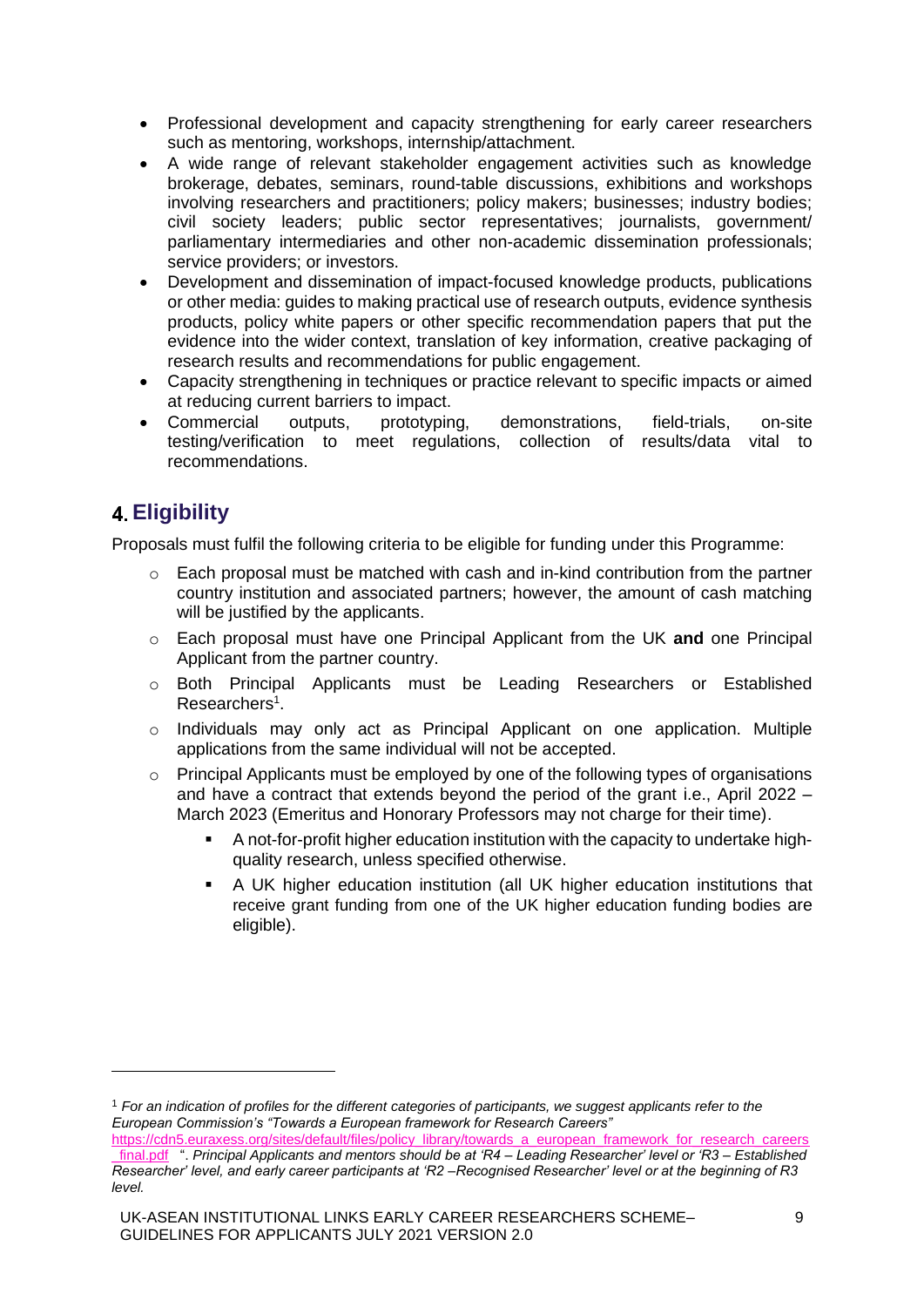- A not-for-profit research organisation with the capacity to undertake highquality research<sup>2</sup> and a UK Catapult Centres<sup>3</sup>
- $\circ$  Both of the Principal Applicants' Institutions (the 'Lead Institutions) must have the capacity to administer the grant.
- $\circ$  The ECRs recruitment process and timeline must be identified. Please see 7.0 Recruitment and Role of the Early Career Researchers.
- o Institutions based in the partner country affiliated to institutions in the UK or any other country, such as an overseas campus or research organisation must apply for the grant as Partner Country's Lead Institution and must include at least one eligible higher education institution or research organisation in the partner country as Associated Partner. Institutions cannot apply in conjunction with their *own* affiliates in UK.
- o Institutions or Individuals with active sanctions against them from partner country will not be eligible for this Call.
- o For-profit organisations like businesses and not-for-profit organisations can participate as Associated Partners (please see 6.0 Associated Partnerships) but are **not** eligible to apply as Lead Institutions. A business is defined as an organisation undertaking commercial activities.
- o For-profit organisations and not-for-profit organisations can participate but are **not eligible to receive any grant funds except to cover travel associated costs.**

Eligibility checks will be applied to all proposals on receipt. Proposals which are not led by a recognised not-for-profit higher education institution or a publicly funded research organisation will be rejected during these checks.

Please see **Appendix 1** for the list of eligibility criteria.

If you are unsure about your organisation's eligibility, for UK see the link at Footnote 2; for partner countries, please contact us at **[EA-ILECR@britishcouncil.org](mailto:EA-ILECR@britishcouncil.org)**

### <span id="page-9-0"></span>**Gender Equality**

To comply with the International Development (Gender Equality) Act 2014, applications must outline how they have taken meaningful yet proportionate consideration as to how the project will contribute to reducing gender inequalities in the Gender Equality Statement section of the application form.

**Applicants are required to consider the impact their project will have on gender.** Gender equality is an assessment criterion for this call. This should be about the project specifically – the outputs and outcomes; the make-up of the project team; participants, stakeholders and beneficiaries of the project; and the processes followed throughout the programme. It should not be a re-statement of your Institution's policy; you may refer to the policy but should show how the policy will be implemented in terms of the project. The Gender Statement **must address the below criteria**, with an understanding that, depending on the nature of the

*for a list of eligible UK research organisations. 3 <https://www.innovateuk.org/-/catapult-centres>*

*<sup>2</sup> Please see the list here* 

[https://www.britishcouncil.org/sites/default/files/eligible\\_uk\\_research\\_organisations\\_v18\\_jun\\_2020.pdf](https://www.britishcouncil.org/sites/default/files/eligible_uk_research_organisations_v18_jun_2020.pdf)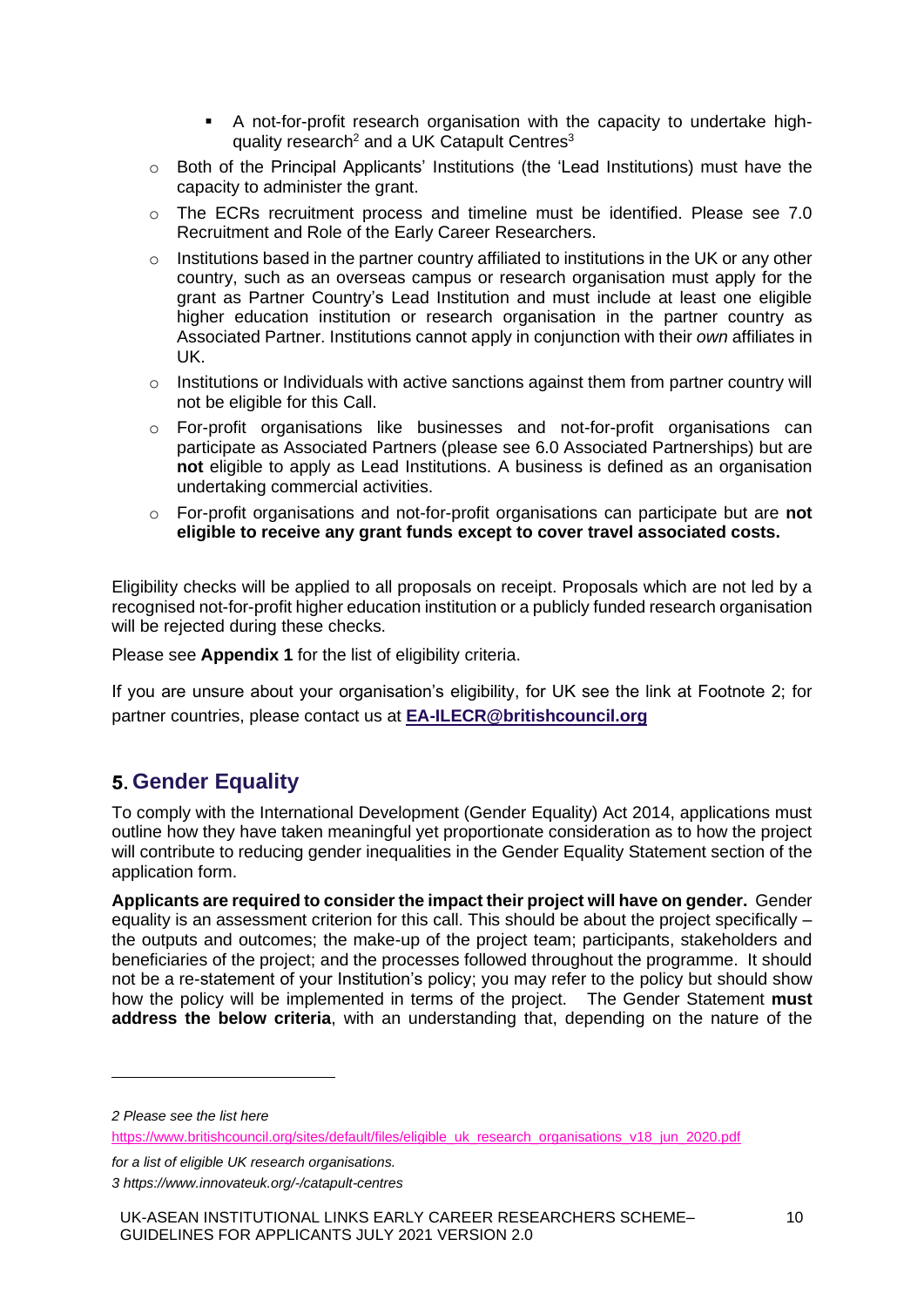research and innovation, not all questions will be applicable**. If a question is not applicable, you will need to articulate the reasons why.**

- Have measures been put in place to ensure equal and meaningful opportunities for people of different genders to be involved throughout the project? This includes the development of the project, the participants of the research and innovation, and the beneficiaries of the research and innovation.
- The expected impact of the project (benefits and losses) on people of different genders, both throughout the project and beyond.
- The impact on the relations between people of different genders and people of the same gender. For example, changing roles and responsibilities in households, society, economy, politics, power, etc.
- How will any risks and unintended negative consequences on gender equality be avoided or mitigated against, and monitored?
- Are there any relevant outcomes and outputs being measured, with data disaggregated by age and gender (where disclosed)?

UKRI provide useful guidance on Gender Equality Statements for their grant applications. You can find this at: [https://www.ukri.org/research/global-challenges-research-fund/gender](https://www.ukri.org/research/global-challenges-research-fund/gender-equality-and-international-development-research-and-innovation/)[equality-and-international-development-research-and-innovation/](https://www.ukri.org/research/global-challenges-research-fund/gender-equality-and-international-development-research-and-innovation/) 

Applicants are **encouraged to propose projects with gender and inclusion as crosscutting themes**. It will be a value-added to the programme which will be given substantial consideration during application assessment.

The British Council reserves the right to reject the application if no consideration has been given to gender equality or if the proposal is assessed to result in a negative impact for gender equality.

### <span id="page-10-0"></span>**Associated Partnerships**

To support the realisation of outcomes, Principal Applicants are encouraged to include associated partners in their proposals. An associated partner is defined as a collaborating organisation or individual that will have an integral role in the project and from which you have secured a commitment (other than that from British Council) to provide additional resources for this project. This may include in-kind or cash contributions such as expertise, staff time, use of facilities, etc.

These can include:

- Other research or higher education institutions
- Technology transfer offices
- Not for-profit organisations (including NGOs)
- For-profit/commercial organisations (including SMEs)
- **•** UK Catapults

A letter of support from each associated partner confirming the level of support specific to this proposal must be included as an attachment. This must be signed, dated within three months of submission and on headed paper.

### <span id="page-10-1"></span>**Recruitment and Role of the Early Career Researchers**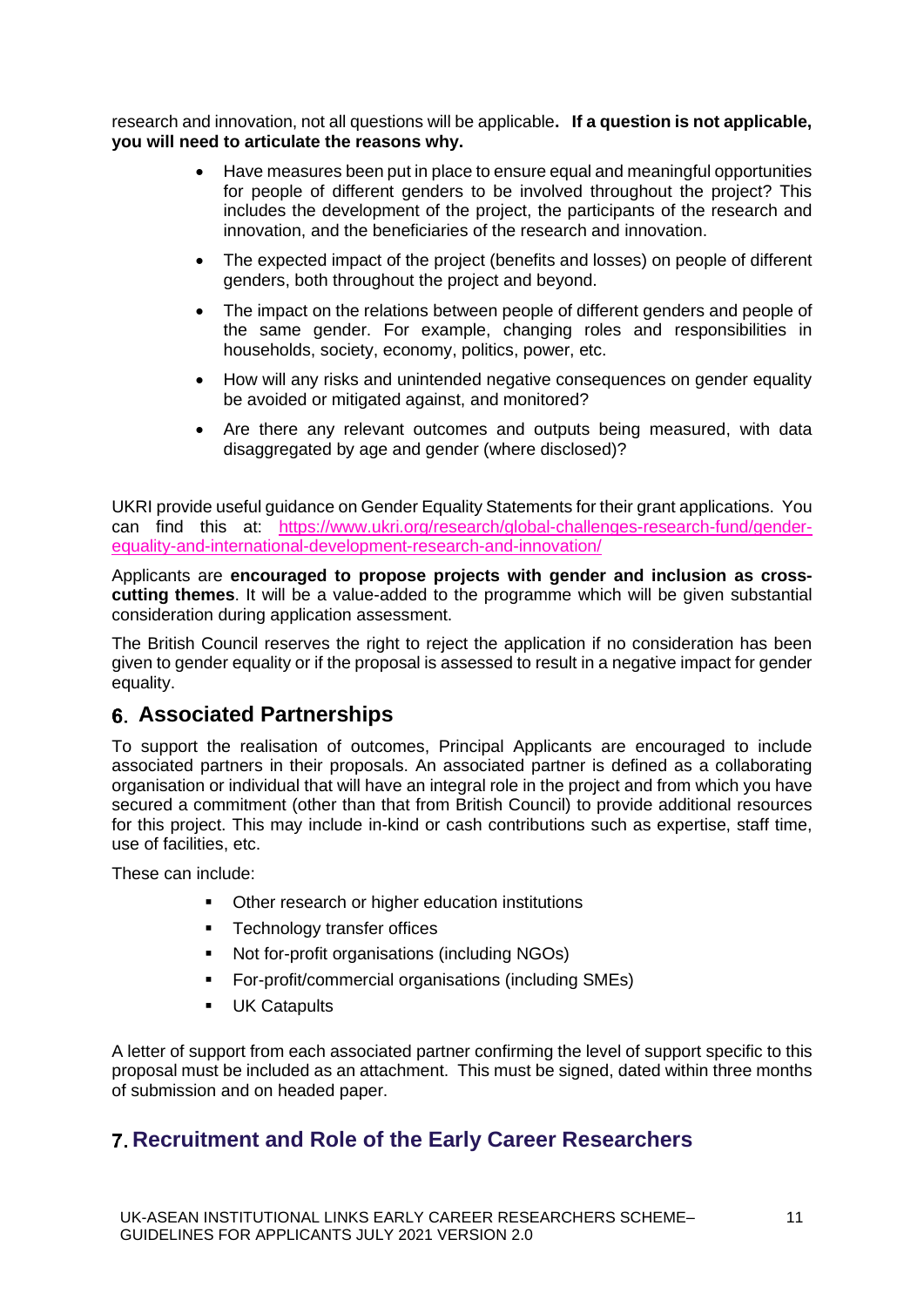Early career researchers  $(ECRs)^4$  for the project must have a PhD or equivalent research experience. We would expect ECRs to have been awarded their PhD not more than 10 years prior to the project (or to have equivalent experience), but allowances can be made for career breaks or other extenuating circumstances. If a researcher does not hold a PhD but has research experience equivalent to a PhD holder and works in a field where a PhD is not a prerequisite for established research activity, they can still be considered eligible.

Early career researchers (ECRs) for the project can be recruited by Principal Applicants either through an open call or can be identified during the application if candidates are available for instance from an existing partnership. Principal Applicants must take into consideration the time taken for the ECRs recruitment as not to affect the project delivery which starts on 1 April 2022. The recruitment process and timeline must be stated clearly in the proposal.

Roles of the ECRs, expected milestones and achievements made by the ECRs must be elaborated in the proposal. Mentoring and long-term plans for the ECRs beyond the project must be provided as well. Principal Applicants will be responsible to monitor and evaluate the progress of the ECRs and establish process for the ECRs to report their progress.

At least one ECR must be recruited by the UK lead institution and one by the partner country's lead institution. The project team is made up of a UK principal investigator, partner country's principal investigator and at least two ECRs, each from UK and partner country.

### <span id="page-11-0"></span>**Role of the Principal Applicants**

Principal Applicants submit the online application form along with a budget request, determine the research content and outcome of the research project. Principal Applicants will also decide on the roles of the early career researchers, set the milestones and be responsible for selecting early career researchers to participate in the project if the proposal is successful.

Under this call for proposals, Principal Applicants will be responsible for all organisational aspects of the project. The grant agreement will be signed by the UK Principal Applicant's home institution which will be responsible for the management of the grant (including financial reporting).

The Principal Applicants will act as mentors to the early career researchers during the project delivery. Ideally, they would oversee the early career researchers in completing the milestones that are set for them and remain in contact with them after the project has been completed.

### <span id="page-11-1"></span>**Funding**

Each grant is £50,000. **The proposed budget must not be more than £50,000 and it must be matched by the country institution and associated partners in a combination of cash and in-kind contributions.** 

Please complete the **budget spreadsheet** as provided on the call website with details of all costs:

[https://www.britishcouncil.org/education/he-science/opportunities/uk-asean-institutional](https://www.britishcouncil.org/education/he-science/opportunities/uk-asean-institutional-links-early-career-researchers-scheme)[links-early-career-researchers-scheme](https://www.britishcouncil.org/education/he-science/opportunities/uk-asean-institutional-links-early-career-researchers-scheme)

Please also complete the **budget summary** on the online application form with the totals from your budget spreadsheet and provide justification for the amounts applied for (e.g. why consumables or equipment are needed, why travel is necessary). Where you do not provide

<sup>4</sup> Definition of Early Career Researchers

[https://cdn5.euraxess.org/sites/default/files/policy\\_library/towards\\_a\\_european\\_framework\\_for\\_resear](https://cdn5.euraxess.org/sites/default/files/policy_library/towards_a_european_framework_for_research_careers_final.pdf) [ch\\_careers\\_final.pdf](https://cdn5.euraxess.org/sites/default/files/policy_library/towards_a_european_framework_for_research_careers_final.pdf)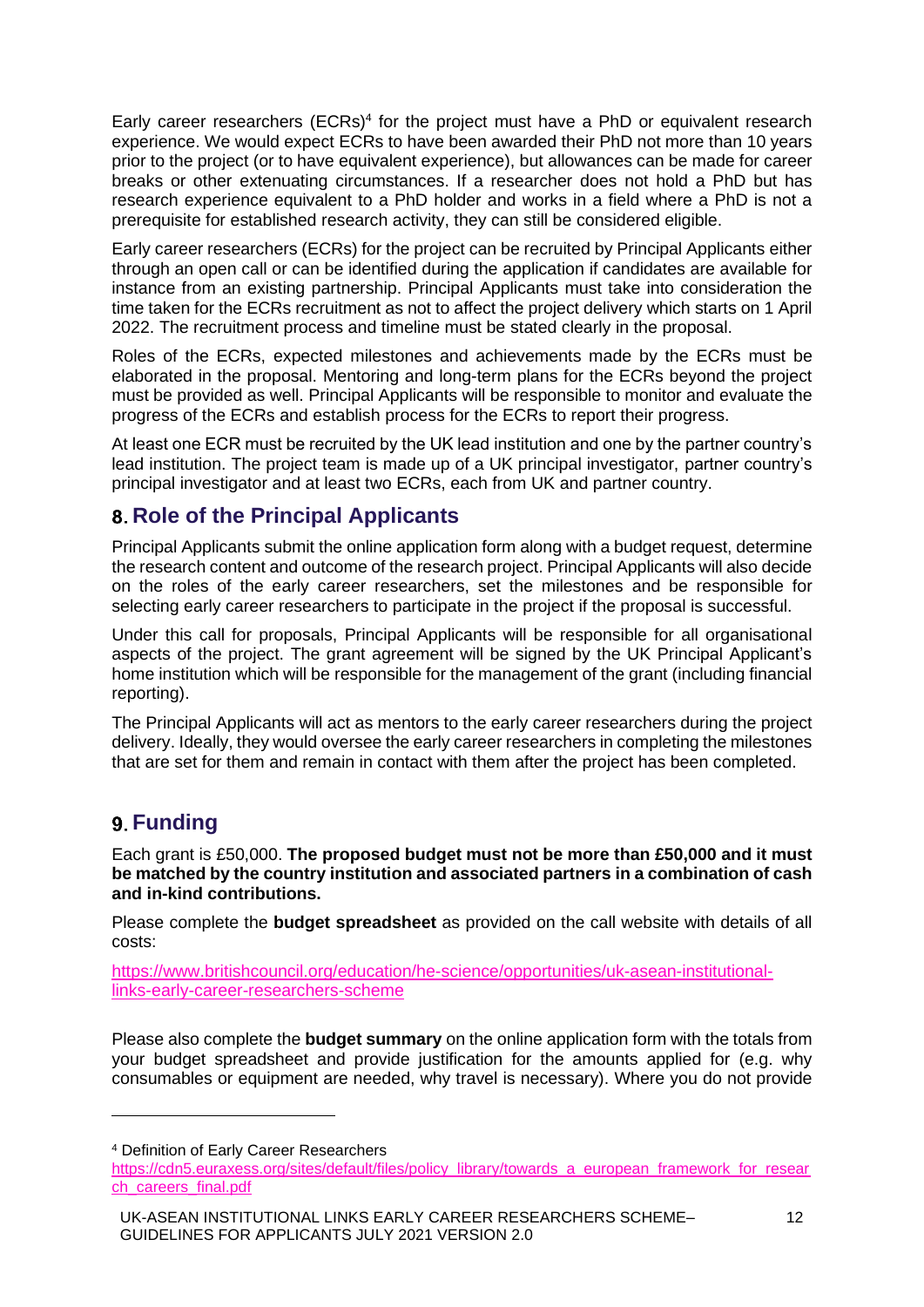explanation for an item that requires justification, or include an ineligible cost, it may be cut from any grant made.

Please indicate funds applied for from other sources to cover the partnership in the budget spreadsheet and summarise as indicated on the application form. Please clarify the status of the funding applications (i.e. successful; decision pending). Please indicate when you will know the outcome of any pending applications.

Please contact **[EA-ILECR@britishcouncil.org](mailto:EA-ILECR@britishcouncil.org)** if you are in doubt which costs the grants can and cannot cover.

To ensure value for money, the budget requested in your proposal (including human resource costs) should cover only costs that are essential, appropriate and relevant to the partnership. The proposal should maximise cost share through direct and indirect institutional contributions, in-kind funding, other funding sources, and private sector support.

### <span id="page-12-0"></span>**Eligible costs**

The ILECR Scheme is intended to contribute to the direct costs of establishing and operating your partnership and ECRs involvement, (i.e. costs directly related to implementing activities contained in the proposal).

The grants **can cover:**

| <b>Category</b>                        | <b>Type</b>                                                                                                                                                                            | <b>Percentage</b><br><b>limits</b>                             | <b>Notes</b>                                                                                                                                                                                                                                                                                                                                                                 |
|----------------------------------------|----------------------------------------------------------------------------------------------------------------------------------------------------------------------------------------|----------------------------------------------------------------|------------------------------------------------------------------------------------------------------------------------------------------------------------------------------------------------------------------------------------------------------------------------------------------------------------------------------------------------------------------------------|
| <b>Human</b><br><b>Resources costs</b> | Staff costs for<br>personnel working<br>directly on the<br>grant funded<br>project: salaries<br>and fees for ECRs<br>and other staff<br>recruited to work<br>solely on the<br>project. | Limited to<br>30% of grant<br>awarded                          | This includes on -costs<br>such as superannuation,<br>and national insurance<br>payments.<br>Indirect costs cannot be<br>covered and are<br>assumed to be<br>contributed by the<br>principal institutions.<br>Consideration will be<br>given on a case-by-case<br>basis to allow more than<br>30% human resources<br>costs. Please email EA-<br>ILECR@britishcouncil.or<br>g |
| Other research<br>related costs        | <b>Essential research</b><br>equipment for use<br>on the project.                                                                                                                      | Other<br>research<br>related costs<br>are limited<br>to 30% of | If the applicant requests<br>more than 30% of the<br>total budget requested<br>under this category, the<br>project will be                                                                                                                                                                                                                                                   |
|                                        | Consumables                                                                                                                                                                            | total grant<br>requested.                                      | considered ineligible.<br>Permission must be<br>obtained from British                                                                                                                                                                                                                                                                                                        |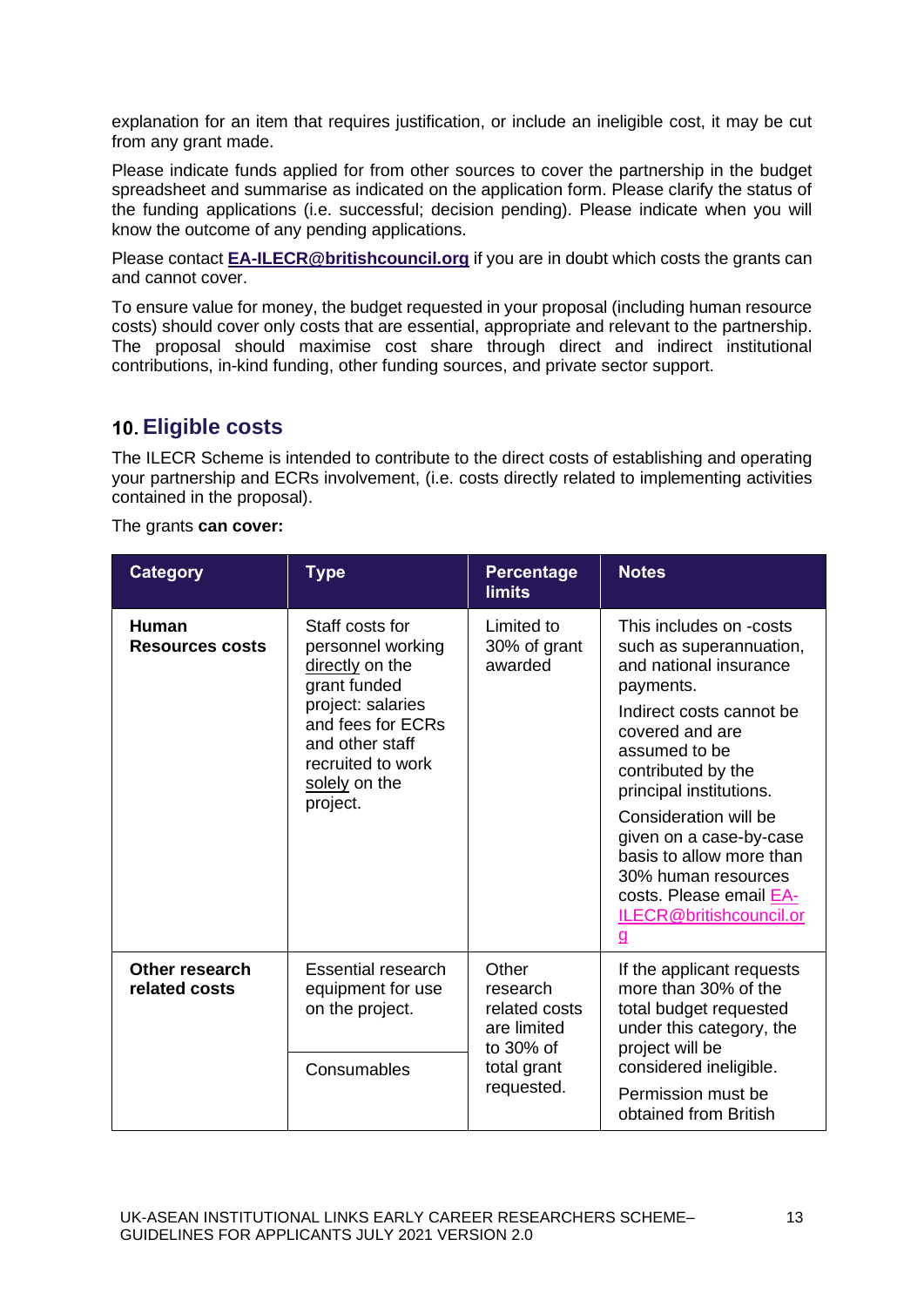| <b>Category</b>                    | <b>Type</b>                                                                                                                           | <b>Percentage</b><br><b>limits</b> | <b>Notes</b>                                                                                                                                                                                                     |
|------------------------------------|---------------------------------------------------------------------------------------------------------------------------------------|------------------------------------|------------------------------------------------------------------------------------------------------------------------------------------------------------------------------------------------------------------|
|                                    | Specialist software<br>licences essential<br>to the partnership.                                                                      |                                    | Council before the<br>purchase of equipment<br>over £5,000 if the<br>application is                                                                                                                              |
|                                    | Access fees to<br>facilities or library                                                                                               |                                    | successful. Criteria are<br>normally:                                                                                                                                                                            |
|                                    | services.                                                                                                                             |                                    | Equipment is essential to<br>delivery of the project<br>and cannot be expected<br>to be provided by<br>institutions                                                                                              |
|                                    |                                                                                                                                       |                                    | Equipment will be used<br>in the partner country<br>and will remain there on<br>project completion.                                                                                                              |
| <b>Operational</b><br><b>Costs</b> | Travel (economy<br>class) and<br>subsistence costs<br>to the UK and<br>partner countries.                                             | None                               | In line with British<br>Council policies and the<br>criteria detailed in<br>Appendix 1.                                                                                                                          |
|                                    | Visa fees,<br>vaccinations and<br>medical insurance<br>for travel essential<br>to partnership, to<br>the UK and partner<br>countries. |                                    |                                                                                                                                                                                                                  |
|                                    | Costs of meetings,<br>training events and<br>seminars integral<br>to the partnership.                                                 |                                    | This can include short-<br>term room hire, hire of<br>audio-visual equipment<br>(projectors, etc.) and<br>stationery supplies<br>(flip-charts, etc.)                                                             |
|                                    |                                                                                                                                       |                                    | Attendance at events<br>which are not part of the<br>project, included in the<br>proposal, will only be<br>funded exceptionally,<br>and only if the<br>collaborators will be<br>presenting about the<br>project. |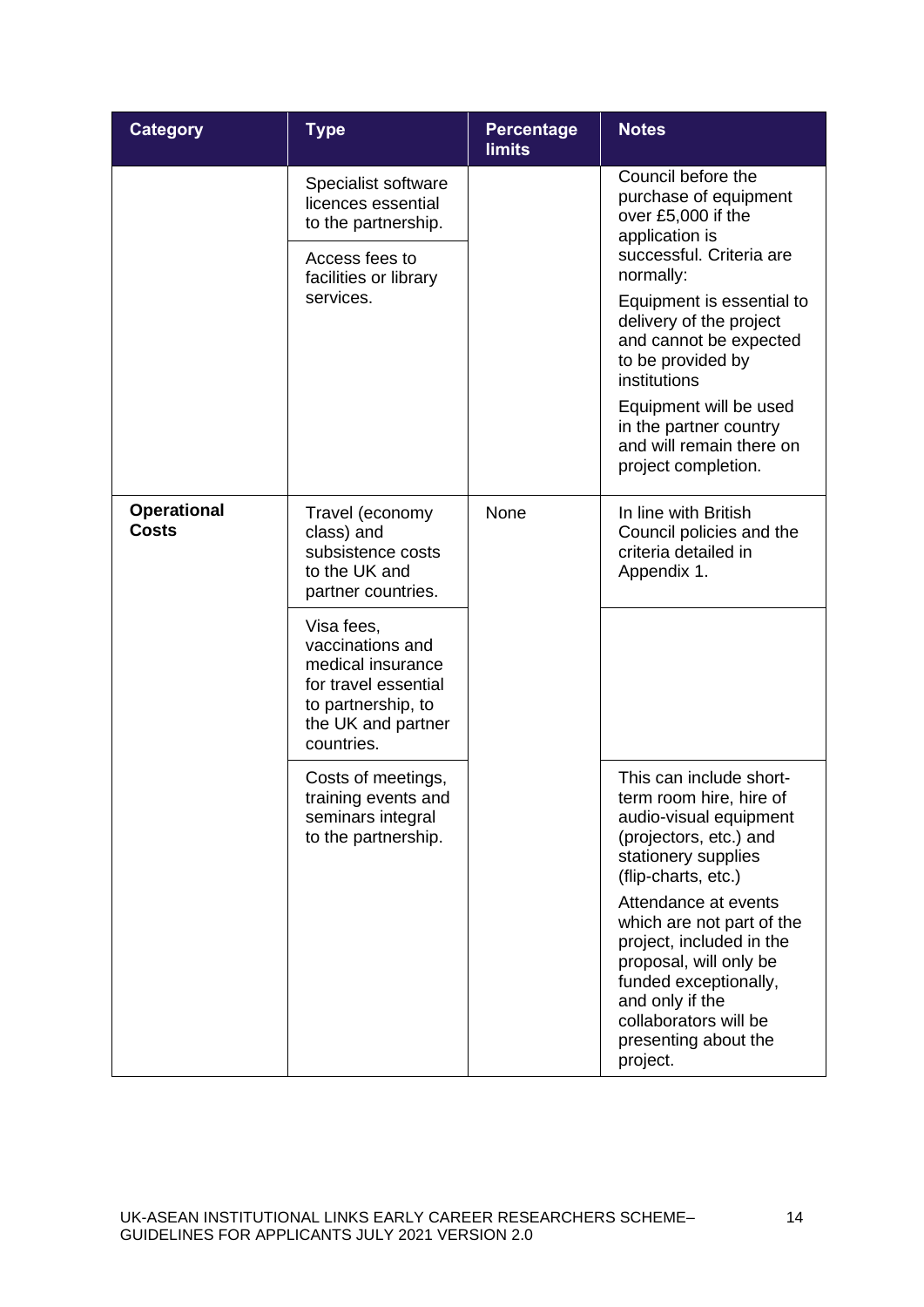| <b>Category</b>                | <b>Type</b>                                                                                                         | <b>Percentage</b><br><b>limits</b> | <b>Notes</b>                                                                                                                                                                                                                                                                                                                                                                                                                                                                                                                                                                                  |
|--------------------------------|---------------------------------------------------------------------------------------------------------------------|------------------------------------|-----------------------------------------------------------------------------------------------------------------------------------------------------------------------------------------------------------------------------------------------------------------------------------------------------------------------------------------------------------------------------------------------------------------------------------------------------------------------------------------------------------------------------------------------------------------------------------------------|
|                                | <b>Basic catering</b><br>costs associated<br>with events or<br>meetings directly<br>relating to the<br>partnership. |                                    |                                                                                                                                                                                                                                                                                                                                                                                                                                                                                                                                                                                               |
| <b>Communications</b><br>costs | <b>Publication costs</b><br>directly related to<br>the partnership.                                                 | None                               | This includes web page<br>development by external<br>providers, if appropriate.                                                                                                                                                                                                                                                                                                                                                                                                                                                                                                               |
|                                | Use of<br>telecommunication<br>s and digital<br>platform such as<br>video / audio / web<br>conferencing.            |                                    | Virtual delivery costs,<br>which may include but<br>not limited to cost of<br>facilitators and<br>technicians who are<br>recruited to manage the<br>virtual platform,<br>translators and/or digital<br>tools to provide easier<br>access for people with<br>disabilities.<br>We encourage open<br>access publishing, and<br>publication-related costs<br>such as author payment<br>charges (APCs) can be<br>included. The British<br>Council must be notified<br>prior to publication and<br>reserves the right to<br>approve APCs or other<br>publication costs before<br>they are incurred. |
| <b>Other costs</b>             | Bank charges for<br>transfer of funds<br>from the Lead<br>Institution to other<br>Partners.                         |                                    | Note that for-profit<br>organisations are only<br>eligible to receive funds<br>for travel associated<br>costs.                                                                                                                                                                                                                                                                                                                                                                                                                                                                                |

### <span id="page-14-0"></span>**Ineligible costs**

The grants **cannot cover:**

- o Full economic costs (FECs).
- o Directly allocated staff costs
- o Institutional overheads, administration fees and other indirect costs.
- o Costs of staff based in commercial or for-profit organisations.
- o Costs of permanent staff in Associated Partner organisations.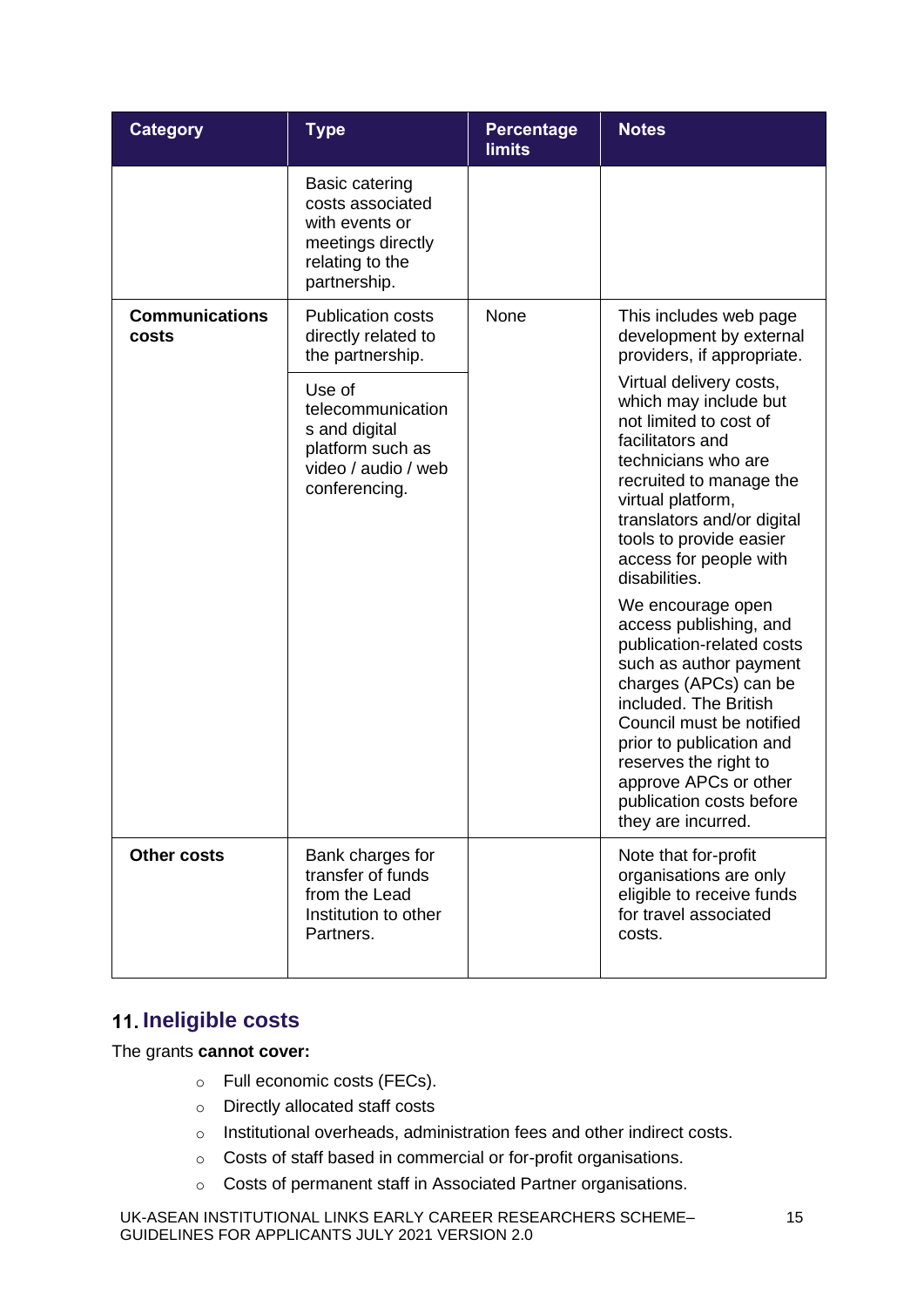- $\circ$  Purchase or rental of standard office equipment (except specialist equipment essential to the research). This includes:
- IT hardware laptops, personal computers, tablets, smart phones, Mac workstations, computer parts and peripherals, etc. Any standard hardware which would routinely be used by researchers and academics will not be funded.
- Office software.
- Desks, chairs, filing cabinets, photocopiers, printers, fax machines.
- o Mobile phone rental or purchase.
- o Roaming charges.
- o Tuition Fees.
- o Bench Fees (for example PhD, Masters or Undergraduate study).
- $\circ$  Costs related to writing up, promoting or disseminating previous research.
- o Attendance at conferences or other events unless this is to present outputs and outcomes of the project.
- o Patents costs.
- o Costs relating to the construction, procurement or rental of physical infrastructure, (e.g. office buildings, laboratory facilities). It is expected that any rooms and facilities essential for the routine operation of partnership are provided as an in-kind contribution by the participating institutions. These can be detailed as an in-kind contribution in the budget breakdown.
- o Entertainment costs such as:
- Gifts.
- Alcohol.
- Restaurant bills or hospitality costs for personnel not directly participating in the project.
- Excessive restaurant costs.
- Excessive taxi fares.
- o Other indirect costs not listed in the above table.

Please contact **[EA-ILECR@britishcouncil.org](mailto:UK-ILECRs@britishcouncil.org)** if you are in doubt which costs the ILECR Scheme can and cannot cover.

To ensure value for money, the budget requested in your proposal (including human resource costs) should cover only costs that are essential, appropriate and relevant to the partnership. The proposal should maximise cost share through direct and indirect institutional contributions, in-kind funding, other funding sources, and private sector support.

Please indicate in the appropriate budget spreadsheet (and summarise as indicated on the application form) funds applied for from other sources to cover the partnership; please clarify the status of the funding applications, (i.e. successful; decision pending). Please indicate when you will know the outcome of any pending applications.

### <span id="page-15-0"></span>12. How grants will be disbursed

The grant for ILECR Scheme will be paid 100% within 30 days on signature of Grant Agreement by both parties on condition that the final report and supporting documents submitted by the Principal Applicants are approved by the British Council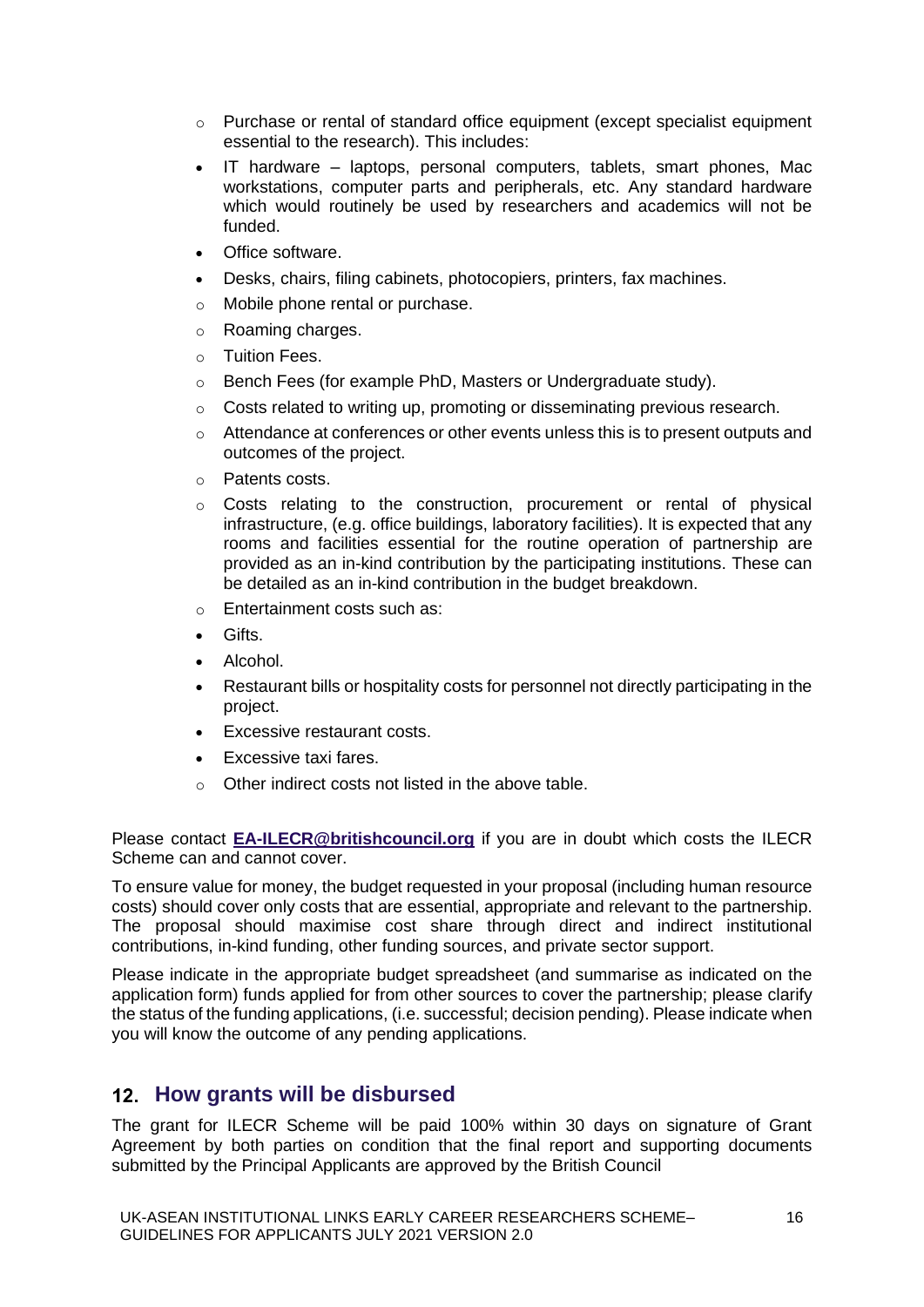The British Council reserves the rights to recover the full payment if the final report and supporting documents are not satisfactory, or the project has not been delivered as planned, or if intended outcomes are less than originally envisaged, resulting in a reduction in spending (50% and less), or the terms and conditions of the Grant Agreement have not been adhered.

The Grant Agreement will be signed by and the grant paid to the UK Principal Applicant's home institutions (UK Lead Institution). The grant recipient institution that signs the agreement will then be responsible for the management of the grant including financial reporting. The final terms will be communicated to successful applicants. A copy of Grant Agreement template is available for reference on the call website.

The UK Principal Applicant is responsible to communicate and agree with the Partner Country's Principal Applicant and partner country's institution on the project's grant management and disbursement.

In the case where the Lead Institutions will disburse a portion of the grants to associated partners for the project delivery, a letter of agreement signed by the Lead Institutions and associated partners indicating the arrangement has been agreed prior to the application shall be attached to the application. Principal Applicants who are intended to disburse a portion of the grants to ECRs for the project delivery will need to have a grant management and reporting process in place for the ECRs. The Principal Applicants must take overall responsibility in communicating and ensuring that the ECRs utilise the grants appropriately adhering to the terms of the Grant Agreement.

### <span id="page-16-0"></span>**13. Underspend**

In cases where the projects have spent less than the budget awarded, the underspend cannot be used for further activity unless agreed by the British Council. Requests to utilise the underspend should be sent to **[EA-ILECR@britishcouncil.org](mailto:UK-ILECRs@britishcouncil.org)** before additional expenditure occurs. Requests should be submitted **three months before the project end date**.

### <span id="page-16-1"></span>**14. Project duration**

The duration of the project is 12 months from April 2022 to March 2023. Funding, if approved, will be transferred to the successful Lead Institution once the Grant Agreement is countersigned.

Formal project start and end dates will be set out in the offer letter/Grant Agreement. Expenses incurred by the organisation prior to the effective start date or beyond the effective end date, including any costs incurred in the production of the proposal, cannot be charged to the grant.

### <span id="page-16-2"></span>**15. Digital Platform**

The British Council's Global Information Security Policy has banned Zoom usage in the British Council and for contracted suppliers and grant award holders. The British Council strongly recommends using Microsoft Teams to deliver virtual activities and workshops. If you require a Microsoft Teams licence, please contact the British Council on the email address below.

Principal Applicants, who want to use other online tools or online platforms, must follow British Council's safeguarding and security protocols. Online tools or platforms other than Microsoft Teams must be discussed with the British Council and requests to use a different platform or tool should be sent to **[EA-ILECR@britishcouncil.org](mailto:UK-ILECRs@britishcouncil.org)** for review.

### <span id="page-16-3"></span>**Monitoring, evaluation and reporting**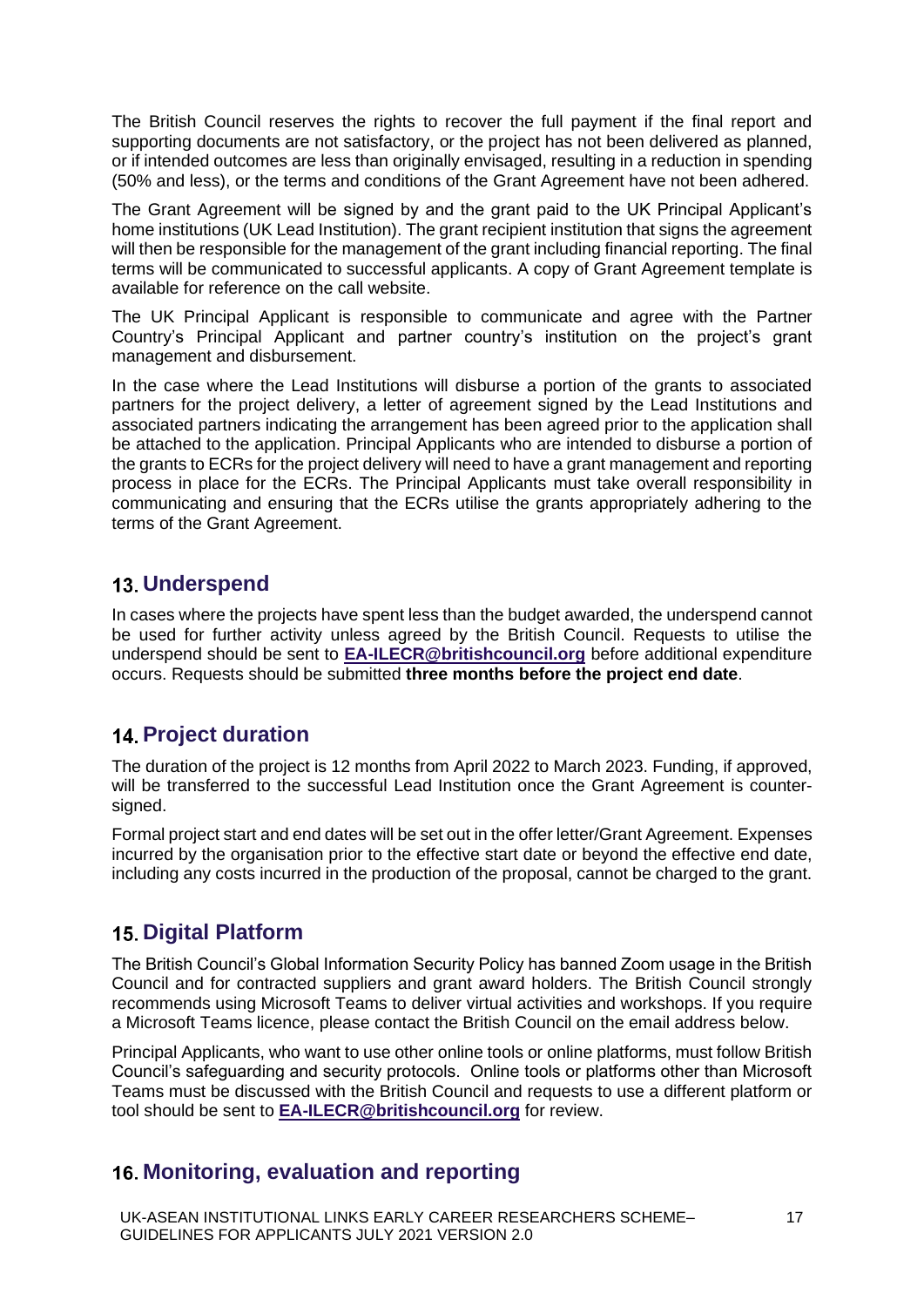Monitoring and evaluation will be in line with standard reporting requirements of the British Council and FCDO. Principal Applicants will be required to complete reporting every 6 months. Awards may be required to complete a case study template to enable a case study to be written about the award. The British Council reserves the right to include additional monitoring requirements. More information will be provided to successful award holders.

### <span id="page-17-0"></span>**Communication, promotion and publicity**

Principal Applicants are expected to plan the communication and promotion of the activities and share the results and outcomes of the project with external parties where appropriate. Branding guidelines will be shared along with the Grant Agreement.

### <span id="page-17-1"></span>**Ethics and research governance**

It is essential that all legal and professional codes of practice are followed in conducting work supported by this Programme. Applicants must ensure the proposed activity will be carried out to the highest standards of ethics and research integrity.

It is the absolute responsibility of the Principal Applicants and the Lead Institutions to ensure that appropriate ethical approval is granted and adhered to, and that no research requiring ethical approval is initiated until it has been granted

In the online application form, applicants must clearly articulate how any potential ethical and health and safety issues have been considered and how they will be addressed, ensuring that all necessary ethical approval is in place before the project commences and all risks are minimised. Specifically, applications that involve research on animals, human participants, human tissue or patient/participant data must be accompanied by necessary permission certificates from the relevant local ethical review committees/authorities in the UK and the partner country, or an undertaking to obtain this permission in advance of the activity commencing. Failure to do so will result in applications being rendered ineligible and any funding already committed through this Programme being rescinded.

The Lead Institution in the partner country is responsible for managing and monitoring the conduct of medical and health research in a manner consistent with the [UK Policy](https://www.hra.nhs.uk/planning-and-improving-research/policies-standards-legislation/uk-policy-framework-health-social-care-research/)  [Framework for Health and Social Care Research.](https://www.hra.nhs.uk/planning-and-improving-research/policies-standards-legislation/uk-policy-framework-health-social-care-research/) There must be effective and verifiable systems in place for managing research quality, progress and the safety and well-being of patients and other research participants. These systems must promote and maintain the relevant codes of practice and all relevant statutory review, authorisation and reporting requirements. Applicants are responsible to obtain ethical approval from relevant authorities before the start of activities that require such approval. Applicant must ensure that the work carried out adheres to the local guidelines for best practice.

Please refer to the Research Councils UK 'Policy and Guidelines on Governance of Good Research Conduct' [http://www.rcuk.ac.uk/Publications/researchers/grc/,](http://www.rcuk.ac.uk/Publications/researchers/grc/) the Inter Academy Partnership report 'Doing Global Science: A Guide to Responsible Conduct in the Global Research Enterprise'<http://www.interacademycouncil.net/24026/29429.aspx> or contact us at **[EA-ILECR@britishcouncil.org](mailto:UK-ILECRs@britishcouncil.org)** for further guidance.

### <span id="page-17-2"></span>**Diversity and Inclusion**

British Council are committed to equality, diversity and inclusion, and to continuing to attract and nurture talented people from the widest pool to remain internationally competitive in research and innovation. We believe that everyone has a right to be treated with dignity and respect, and to be provided with equal opportunities to flourish and succeed. This includes avoidance of bias due to disability, gender reassignment, marriage or civil partnership status, pregnancy and maternity, race, religion or belief, sexual orientation, sex (gender), and age.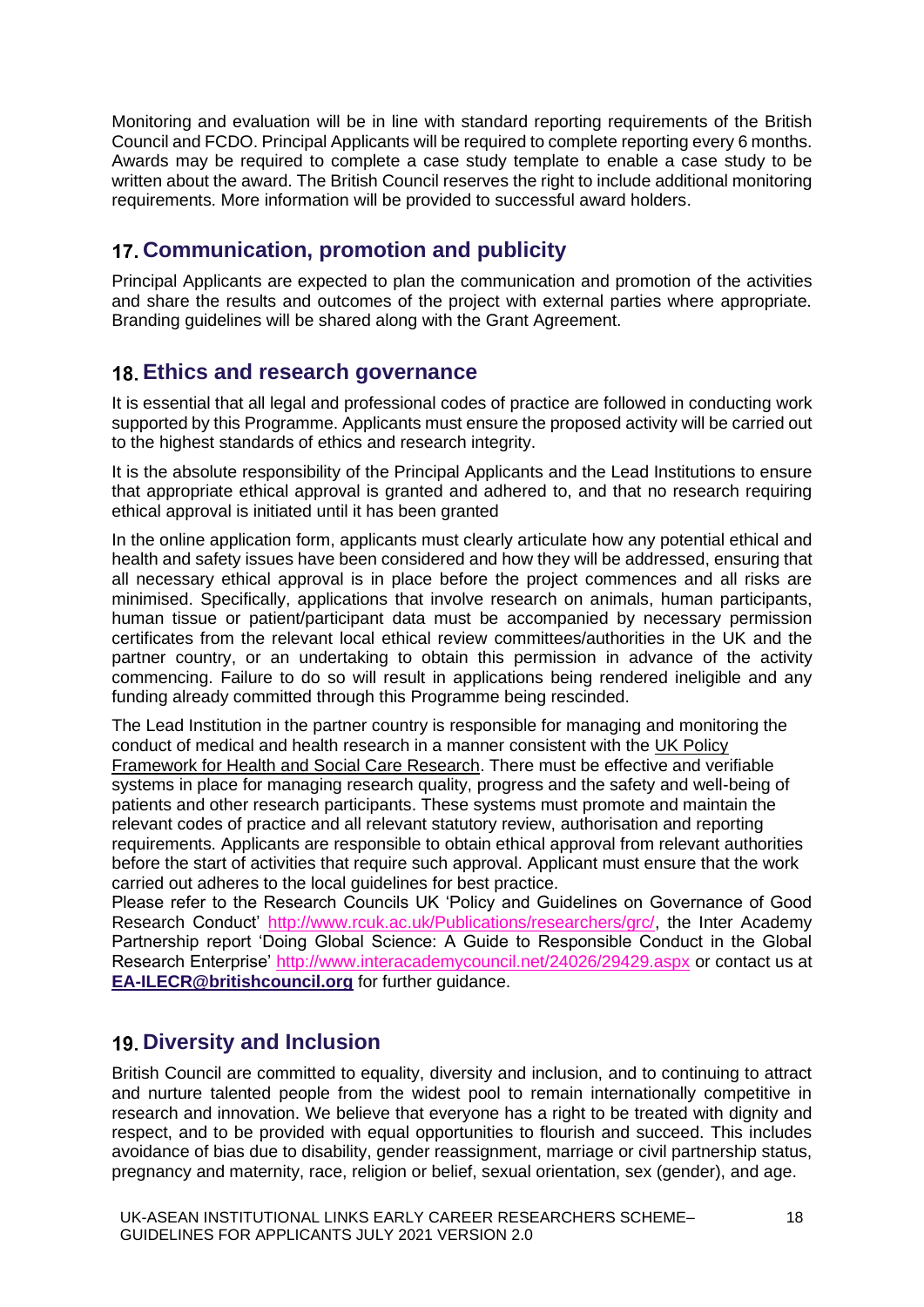We also recognise, and will seek to maximise, the benefits achieved by diversity of thought and experience within inclusive groups, organisations and the wider community. British Council are therefore committed to ensuring that the best potential researchers from a diverse population are attracted into research careers. Applicants are asked to consider encouraging participation from researchers from under-represented groups in the teams implementing their proposed activities.

#### **Please describe any action you are taking to encourage diversity under "Partnership" on your application form.**

Applicants may apply for funding to cover extra costs for such participation, for example, for disabled people who may otherwise not be able to participate, or for additional childcare or purchase of internet data for workshop participants who do not have access to internet at home. **Please contact us at [EA-ILECR@britishcouncil.org](mailto:UK-ILECRs@britishcouncil.org) if you are applying for this funding. Please make costs necessary to cover this inclusion clear in the 'human resources' section of the budget request within your application.**

For more on the British Council's approach, see our Equality Policy at: <https://www.britishcouncil.org/about-us/how-we-work/policies/equality-diversity-inclusion>

### <span id="page-18-0"></span>**Safeguarding**

British Council condemn all forms of harm and abuse, including bullying and harassment. We take a zero-tolerance approach to harm and abuse to any individual employed through or associated with our programmes in all contexts; whether in humanitarian or fragile and conflictaffected settings, in other field contexts, or within the international or UK research and development community which we fund. We expect organisations to promote the highest standards in organisational culture and have in place the systems and procedures required to prevent and tackle all incidents of harm and abuse. Applications should detail how they will identify and manage safeguarding risks within their projects. **Please describe any action you are taking under "Partnership" on your application form.** 

### <span id="page-18-1"></span>**Submission process**

The deadline for submission of a completed online application including all supporting documentation is:

#### **1600 UK time on 30 November 2021**

**Proposals submitted after the deadline will not be considered for funding.** 

**The deadlines apply to all parts of your application, including the uploading of fully completed supporting documentation. Any applications which are not submitted** *in full* **by the deadline, with all mandatory supporting documents, may be considered** *ineligible***.**

Applicants **must** submit a completed online application form **in English** which includes the uploading of supporting information. This application form can be found here: [https://britishcouncil-](https://britishcouncil-cxobw.formstack.com/forms/institutional_links_early_career_researchers_scheme_application)

[cxobw.formstack.com/forms/institutional\\_links\\_early\\_career\\_researchers\\_scheme\\_applicatio](https://britishcouncil-cxobw.formstack.com/forms/institutional_links_early_career_researchers_scheme_application) [n](https://britishcouncil-cxobw.formstack.com/forms/institutional_links_early_career_researchers_scheme_application)

The online form allows applicants to enter information and save it for a later date until final submission. There are strict character limits for each section which cannot be exceeded.

Once the online application is submitted, the system will generate a unique application ID number. Applicants should note this number and use it in all communications with the British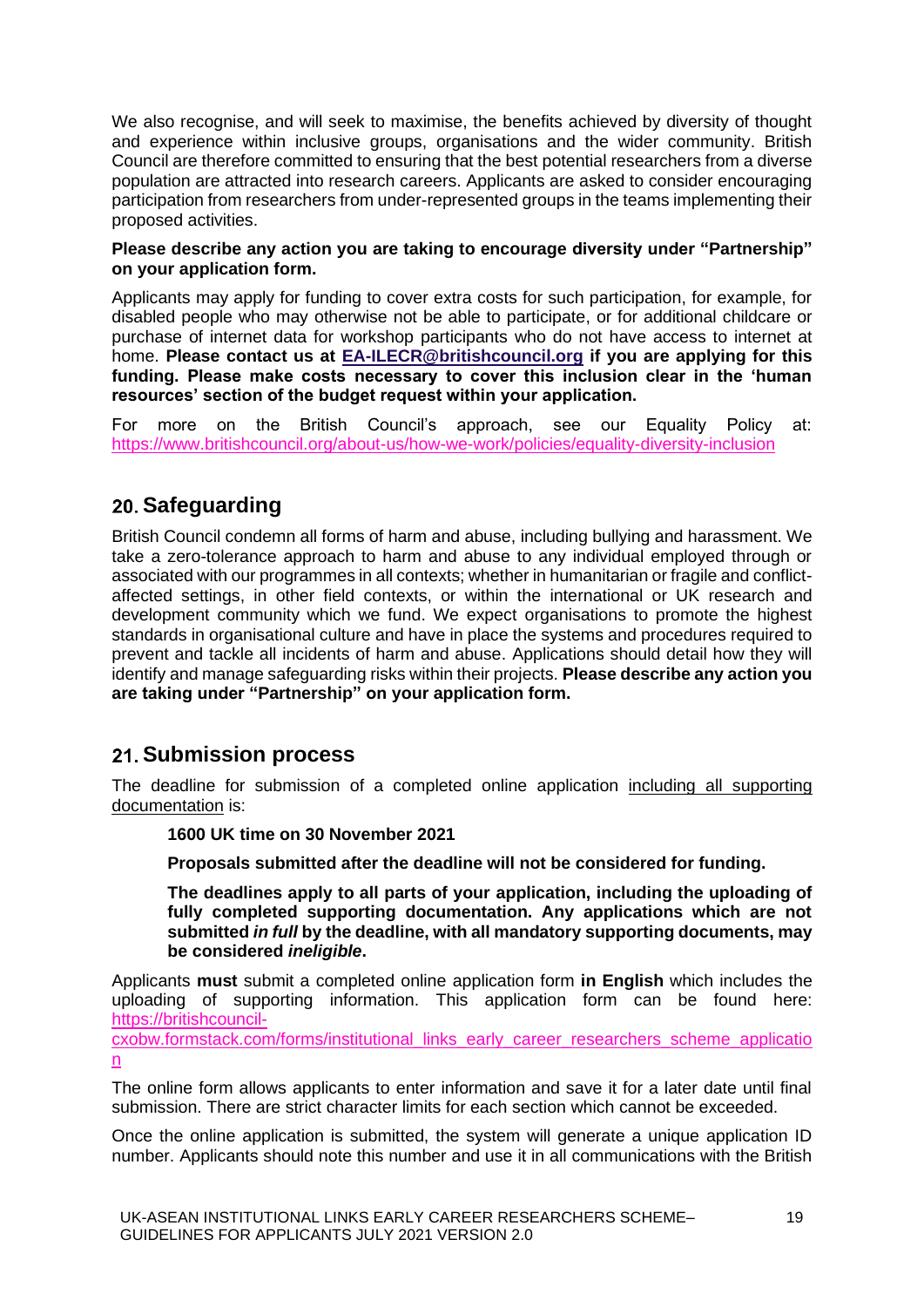Council. Applicants who have not received this ID number should contact the British Council at **[EA-ILECR@britishcouncil.org](mailto:EA-ILECR@britishcouncil.org)**

If you experience problems with the online submission system, please contact **[EA-ILECR@britishcouncil.org](mailto:UK-ILECRs@britishcouncil.org) before** the submission deadline. If you alert us to technical issues after the deadline, we will not be able to take them into consideration when assessing the eligibility of your application.

Application form in word document is available on the call webpage. This is solely to allow you to develop your responses in a convenient format. The final version of your application **must** be submitted using the online form.

### <span id="page-19-0"></span>**Supporting documents**

In addition to filling in the online form, applicants are required to upload the following documents, by the deadline. As above, **late submission of supporting documents, or submission of documents which do not comply with these requirements, may render the application** *ineligible*. The documents are:

#### o **Principal Applicants' CVs (up to two sides of A4 each)**

A CV for each Principal Applicant must be included. This should include contact details, qualifications (including class and subject), academic and professional posts held since graduation, a list of the most relevant and recent publications, and a record of research funded by the Research Councils and other bodies. This should be uploaded under the "CV" attachment type and not exceed three pages. Please note publications lists should be submitted within these three pages, not as a separate document.

#### o **Budget Spreadsheet**

The appropriate detailed project budget form as per guidance on the webpage (templates available on the British Council call webpage)

#### o **Letters of support**

**All Letters of support must be in English** on headed paper, dated **within 3 months** of the submission. We recognise that due to the current situation with **Covid-19** it may be difficult to get signed letters on headed paper. Where this is the case, please provide a **less formal version** of the letter including the same content e.g. an email from the head of department (or other relevant person) and state that it was not possible to get a signed version of the letter due to Covid-19.

#### Institutional Support Letter

From the UK and partner country Principal Applicants' organisations, signed by the Head of Institution, Head of Department or other person with appropriate delegated authority, expressing specific commitment to the proposed project, willingness to receive funding, a description of any in-kind support to be given and describing why the experience and capability of the Principal Applicant is particularly suited to the project content. Please note that supporting letters must not be signed by the Principal Applicants.

#### Associated Partners Letter

If the proposal includes associated partners, a pdf file **combining together signed letters from each partner containing a maximum of 300 words on their contribution to the project - this could be financial or in-kind, e.g. expertise.** There is only one slot for uploading associated partners letter, so all supporting letters **must** be submitted as a **combined** document. Links to partner websites should be included if applicable. Letters from every associated partner listed in the application **must** be provided.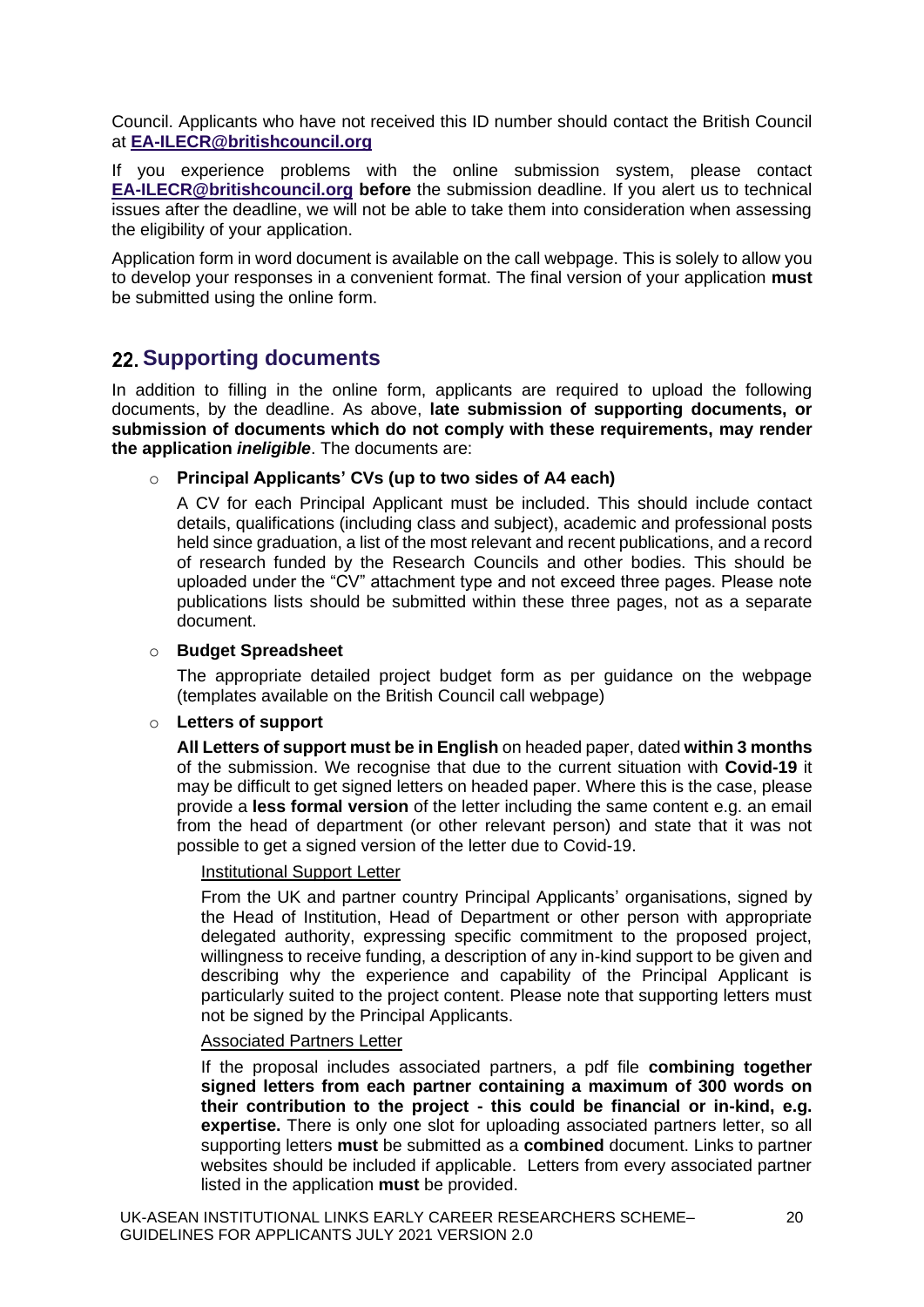#### o **GANTT Chart**

To help understand the timeline for the project to complete its outcomes, it is recommended that applicants submit an outline chart to help understand the feasibility of the project. No more than one sheet of A4.

#### o **Appointment or offer letter and CV if applicable**

The CV for the early career researchers that will be recruited for this project, if applicable. The early career researchers who are recruited after successful application will have their appointment or offer letter and CVs send to **[EA-](mailto:UK-ILECRs@britishcouncil.org)[ILECR@britishcouncil.org](mailto:UK-ILECRs@britishcouncil.org)**

#### o **Letter of agreement if applicable**

Lead institutions who plan to disburse funding to associated partners or early career researchers for activities delivery must sign a letter of agreement with them to show a prior discussion and agreement on the funding disbursement, spending and reporting has taken place. The partnership or grant agreement can be signed by both parties after successful application. The letter will also need to indicate that the partners have read and understand the Grant Agreement terms of the Scheme, which maybe serve as the basis of the partnership or grant agreement prepared by the lead institutions and signed by the partners. For-profit organisations and not-for-profit organisations can participate but are **not eligible to receive any grant funds except to cover travel associated costs.**

### <span id="page-20-0"></span>**Finalising submission**

Before the completed online application form can be submitted to the system, applicants will be asked to confirm on the form that they have:

- o obtained permission to submit the proposal on behalf of the UK institution(s) **and** of the partner country institution(s). This must be confirmed by attaching Letters of Support or formal emails from the respective institutions signed by the Head of Institution, Head of Department or other person with appropriate delegated authority.
- o confirmed the Principal Applicants' Institutions (i.e. the Lead Institutions) willingness to receive the funds and to sign a Grant Agreement with the British Council, also confirmed in the Letters of Support.
- $\circ$  confirmed the Lead Institutions have discussed with Associated Partners and ECRs on the grant management and disbursement process if they will receive grants to deliver activities.
- $\circ$  complied with British Council policies on prevention of fraud, bribery, money laundering and addressed any other financial and reputational risk that may affect a transparent and fair grant award process. See: [https://www.britishcouncil.org/organisation/transparency/policies/anti-fraud](https://www.britishcouncil.org/organisation/transparency/policies/anti-fraud-and-corruption)[and-corruption](https://www.britishcouncil.org/organisation/transparency/policies/anti-fraud-and-corruption)

Once the online application is submitted, the system will generate a unique application ID number. Applicants should note this number and use it in all communications with the British Council. Applicants who have not received this ID number should contact the British Council at **[EA-ILECR@britishcouncil.org](mailto:UK-ILECRs@britishcouncil.org)**.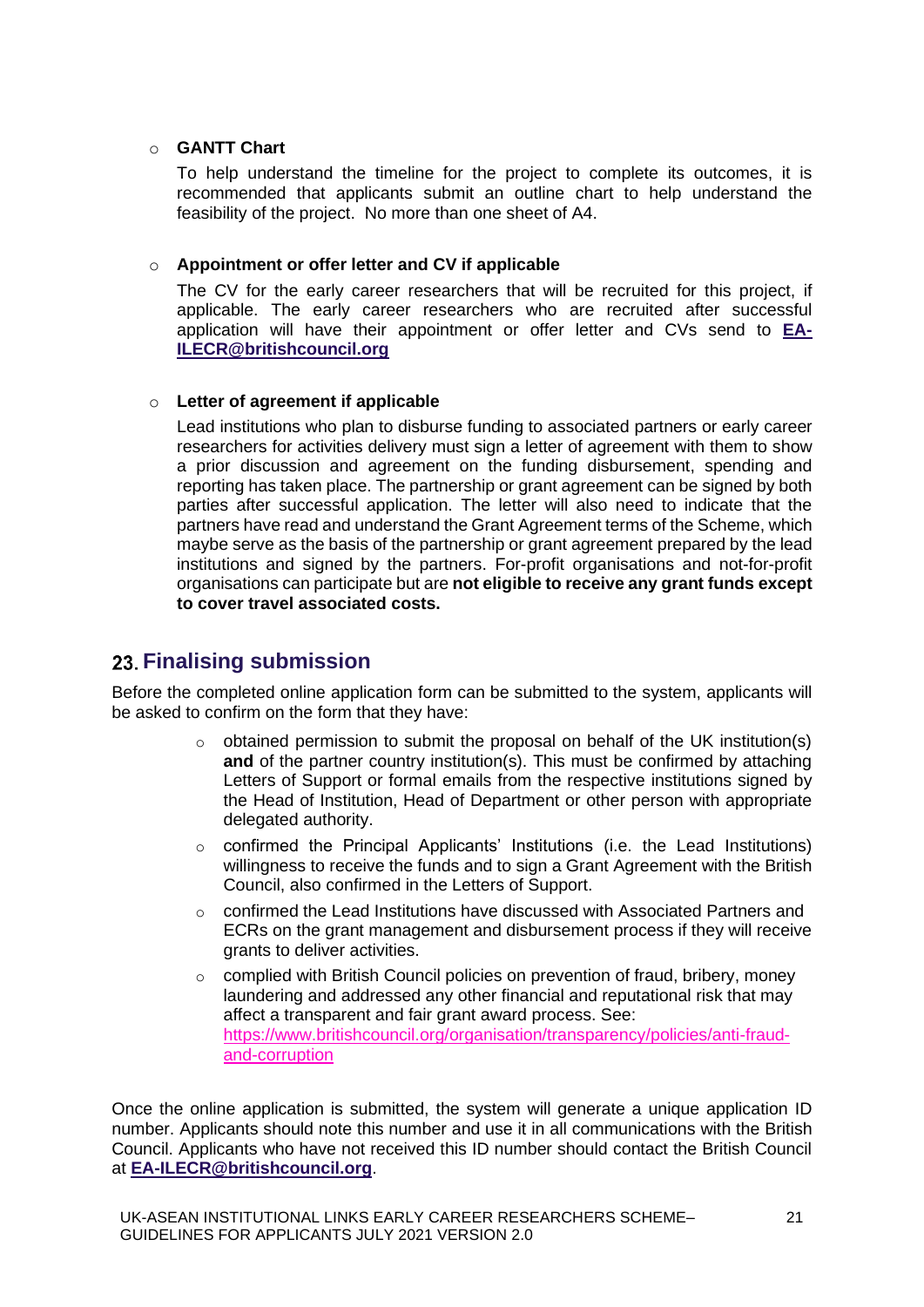### <span id="page-21-0"></span>**Applicant screening**

In order to comply with UK government legislation, the British Council may at any point during the application process, carry out searches of relevant third-party screening databases to ensure that neither the applicant institutions nor any of the applicants' employees, partners, directors, shareholders is listed:

- $\circ$  as an individual or entity with whom national or supranational bodies have decreed organisations should not have financial dealings
- $\circ$  as being wanted by Interpol or any national law enforcement body in connection with crime
- o as being subject to regulatory action by a national or international enforcement body
- $\circ$  as being subject to export, trade or procurement controls or (in the case of an individual) as being disqualified from being a company director, and/or
- $\circ$  as being a heightened risk individual or organisation, or (in the case of an individual) a politically exposed person.

If the applicant or any other party is listed in a Screening Database for any of the reasons set out above, the British Council will assess the applicant as ineligible to apply for this grant call.

The applicant must provide the British Council with all information reasonably requested by the British Council to complete the screening searches.

Please read the text to this effect on the application form and tick the box to show that you understand this.

#### <span id="page-21-1"></span>**25. Selection process**

Selection begins with an eligibility check by the British Council against the eligibility criteria given in these Guidelines. Please see the **Appendix 1 for Eligibility Checklist.** This will include the Gender Statement.

No appeal against eligibility outcomes will be permitted.

#### **Peer review**

Eligible proposals will undergo independent expert review based on the potential to impact realisation, quality, fit to programme scope, development needs and country priorities, capacity strengthening potential and likely sustainability of the partnership. There will be no right to reply stage following expert peer review. Please see **Appendix 2 for the Assessment Form and Scoring.**

The proposal will be assigned mainly to the experts from **the environment, agricultural and food sciences panel and the engineering and physical sciences panel** for review. If the application needs to be allocated to other areas, please indicate in the application. Please indicate the subject areas in priority order in the application for the review.

We reserve the right to allocate your proposal to a different area for review.

#### **Panel meeting**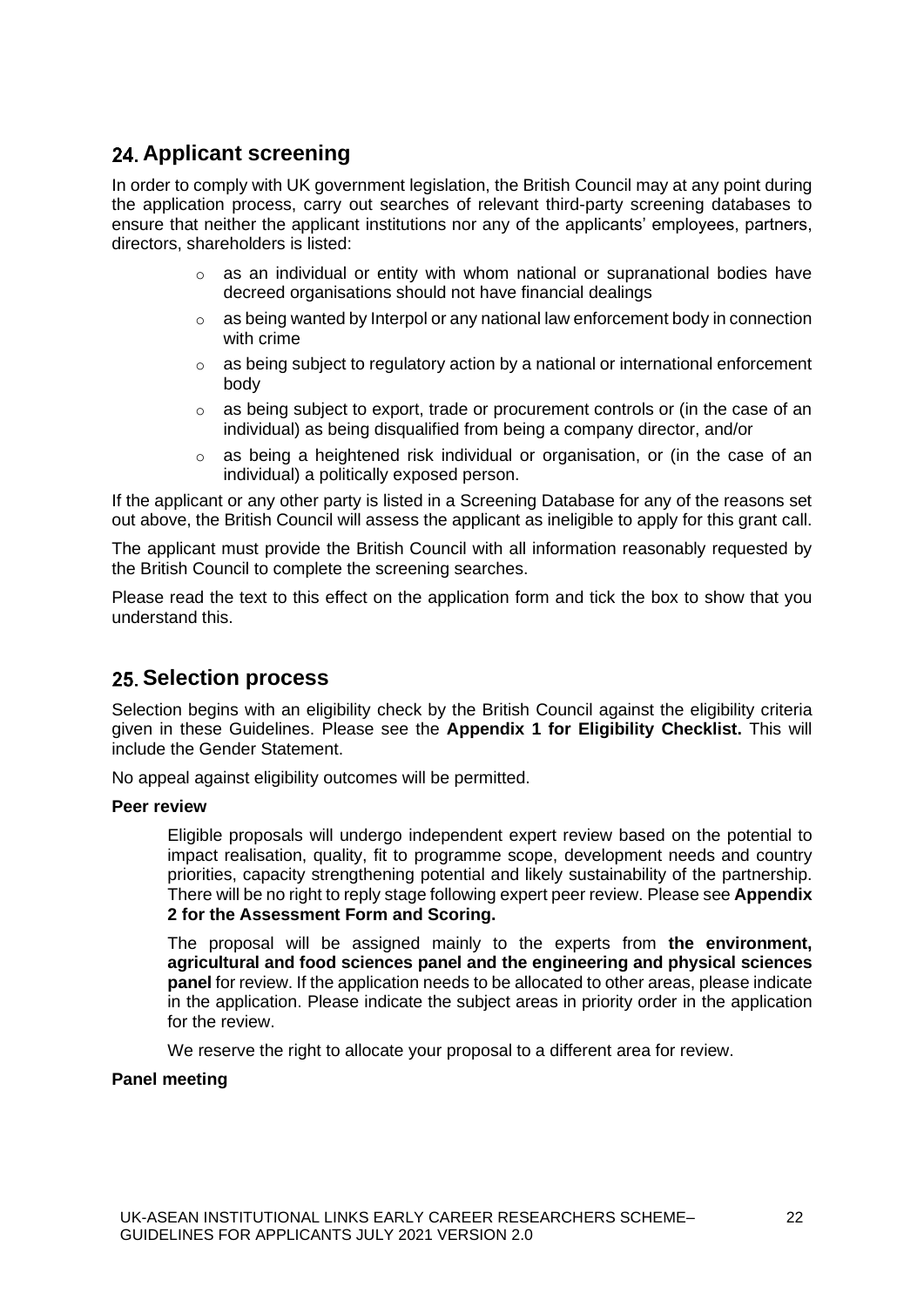Proposals will go to a Panel meeting following the expert review process. The Panel comprising experts from UK and partner countries will determine the final score, rank applications and make recommendations for funding. The Panel considers whether proposals are of high quality (being intellectually innovative, well focused and methodologically sound), and whether the activity has the potential to have a real impact.

Proposals are quality assessed against the criteria at Appendix 2, resulting in a total score between 0 and 60. Those receiving a final score from the Panel meeting of less than 30 will be considered not fundable. However, achieving an average score equal to or above the threshold does not mean that the proposal will be funded. The final funding decision will be made by the British Council and FCDO.

### <span id="page-22-0"></span>**Data protection**

#### **How we use your information**

The British Council will use the information that you provide for the purposes of processing your application, making any awards, monitoring and review of any grants.

We may share all application data with FCDO and will make any decisions on successful grants in partnership with them.

The British Council comply with the General Data Protection Regulations 2016/679 (EU) GDPR). We process and handle personal information according to these regulations. The personal information that you provide on this form will only be used for the processing of your application. The information will be viewed by British Council, and those who are part of the decision-making process. Your information will not be used/shared beyond the partners listed above for any other purpose without your specific consent. British Council reserve the right to publish and share anonymized aggregated information with stakeholders.

Organisation details, where collected, are used for monitoring and evaluation and statistical purposes. Gender information and country of origin, where collected, is used solely for statistical purposes. If we need to contact you, we will do so using the contact details you have provided.

Under UK Data Protection law, you have the right to ask for a copy of the information we hold on you, and the right to ask us to correct any inaccuracies in that information. If you want more information about this, please contact your local British Council office or the Data Protection Team [inforgovernance@britishcouncil.org](mailto:inforgovernance@britishcouncil.org) or see our website: <http://www.britishcouncil.org/privacy-cookies/data-protection>

### <span id="page-22-1"></span>**Contractual Requirements**

- The contracting authority for the grants is the British Council which includes any subsidiary companies and other organisations that control or are controlled by the British Council from time to time (see: [www.britishcouncil.org/organisation/structure/status\)](http://www.britishcouncil.org/organisation/structure/status).
- The successful applicants will be expected to undertake activities in the UK and in the four countries (Brunei, Singapore, Malaysia, Thailand)
- The British Council is subject to the requirements of the UK Freedom of Information Act, ("FOIA"). Please indicate in your application whether FOIA also applies to your organisation, so that we can reflect this in the Grant Agreement should you be successful in your application.
- The British Council's contractual approach in respect of the grant is provided to download at: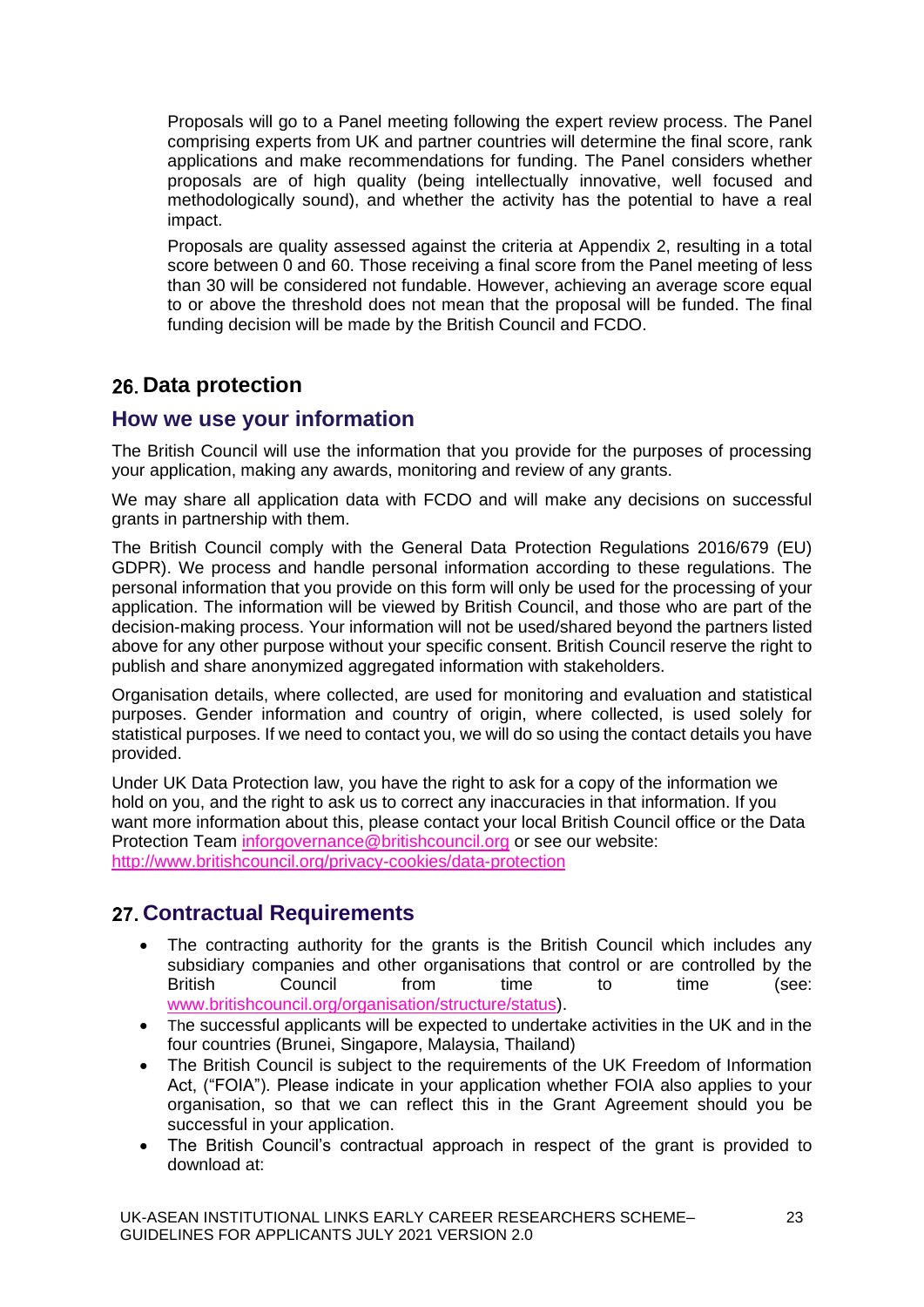[https://www.britishcouncil.org/education/he-science/opportunities/uk-asean](https://www.britishcouncil.org/education/he-science/opportunities/uk-asean-institutional-links-early-career-researchers-scheme)[institutional-links-early-career-researchers-scheme](https://www.britishcouncil.org/education/he-science/opportunities/uk-asean-institutional-links-early-career-researchers-scheme)

- **No changes can be made to proposals at this point unless requested by the panel and proposals will not be reassessed at this stage**.
- **By submitting a response to this call for applications, you are agreeing to be bound by the terms of these guidelines and the Grant Agreement without further negotiation or amendment.**
- In the event that you have any concerns or queries in relation to the Grant Agreement, you should submit a clarification request to **[EA-ILECR@britishcouncil.org](mailto:UK-ILECRs@britishcouncil.org)** in accordance with the provisions of this call for applications by the application deadline. The British Council reserves the right not to make any changes to the Grant Agreement.
- The British Council is under no obligation to consider any clarifications/amendments to the Grant Agreement requested following the application deadline.

#### <span id="page-23-0"></span>**Contact details**

<span id="page-23-1"></span>**All queries or comments about this call should be addressed to the ILECR Scheme email address [EA-ILECR@britishcouncil.org](mailto:EA-ILECR@britishcouncil.org)**.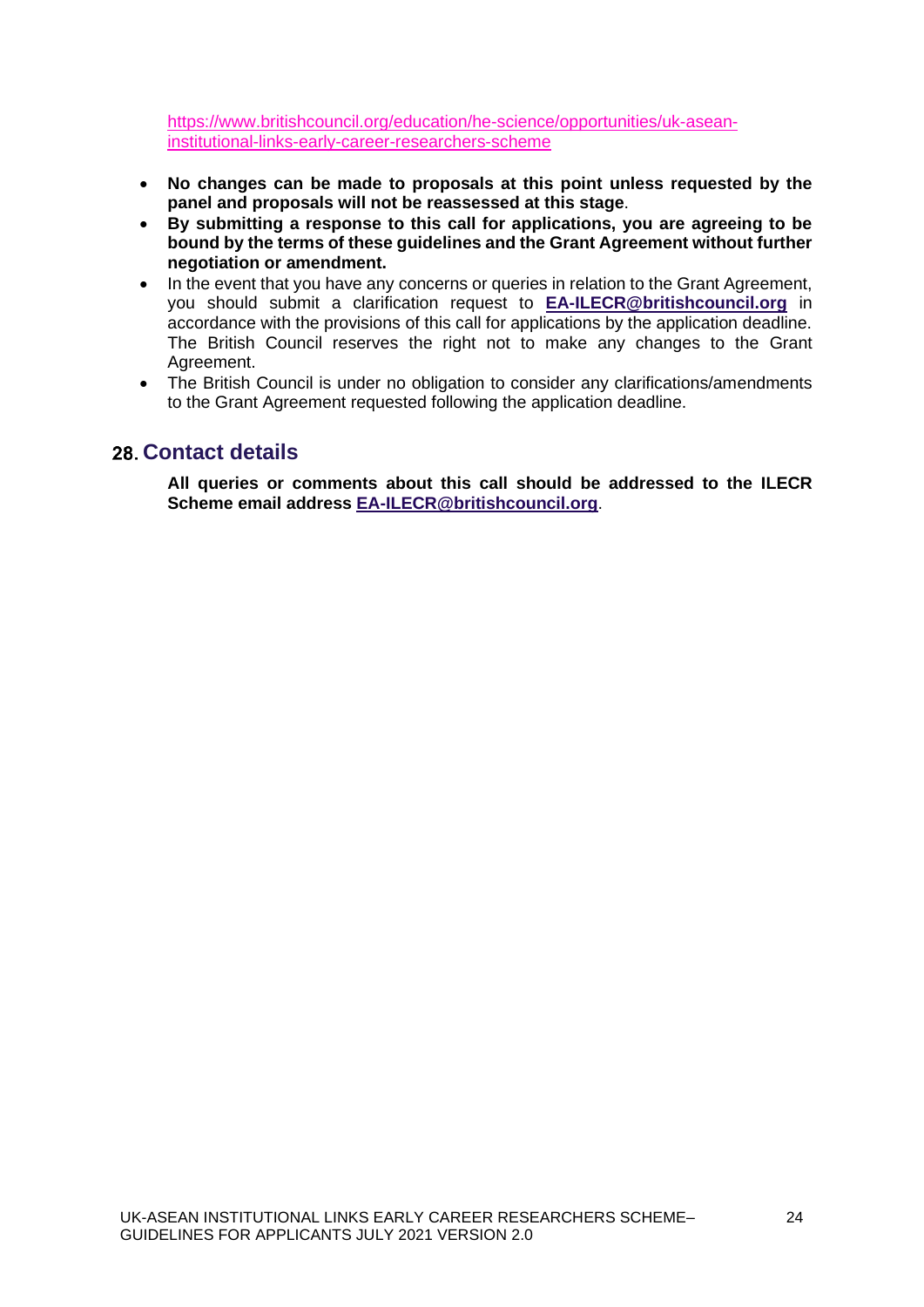### **Appendix 1: Eligibility criteria checklist**

| <b>Eligibility criteria checklist</b>                                                                                                                                                                                                                                                                                                                                                                      |  |
|------------------------------------------------------------------------------------------------------------------------------------------------------------------------------------------------------------------------------------------------------------------------------------------------------------------------------------------------------------------------------------------------------------|--|
| <b>The application</b>                                                                                                                                                                                                                                                                                                                                                                                     |  |
| The application has been submitted by the applicants by the published deadline.                                                                                                                                                                                                                                                                                                                            |  |
| The application has been submitted by a principal applicant in the UK and a principal<br>applicant based in one of the partner countries (Brunei, Malaysia, Singapore, Thailand).                                                                                                                                                                                                                          |  |
| Principal applicants are based at:                                                                                                                                                                                                                                                                                                                                                                         |  |
| a not-for-profit higher education institution with the capacity to undertake high-quality<br>research                                                                                                                                                                                                                                                                                                      |  |
| a not-for-profit research institution with the capacity to undertake high-quality<br>٠<br>research                                                                                                                                                                                                                                                                                                         |  |
| a Catapult Centre <sup>5</sup> (in the case of the UK Principal Applicant)                                                                                                                                                                                                                                                                                                                                 |  |
| For the UK, if the lead institution is not an HEI, the list of eligible UK research<br>organisations is available as a pdf with the call documents on our funding call page.<br>If unsure, please contact<br>EA-ILECR@britishcouncil.org.                                                                                                                                                                  |  |
| If the partner country's Lead Institution is affiliated in any way with a higher education or<br>research institution in UK, the Institution should not apply in conjunction with their own<br>affiliates in UK.                                                                                                                                                                                           |  |
| If the partner country's Lead Institution is affiliated in any way with a higher education or<br>research institution in another country, (e.g. UK, USA), the proposal includes other<br>eligible higher education or research institutions in the partner country as associated<br>partners.                                                                                                              |  |
| The process and timeline for early career researchers' recruitment must be identified.                                                                                                                                                                                                                                                                                                                     |  |
| The applicants have included two (2) supporting letters, one from each of the two Lead<br>Institutions, on headed paper, signed by the Head of the Institution, Head of Department<br>or other person with appropriate delegated authority, giving specific commitment to the<br>project as described in Section 21 of these Guidelines. Supporting letters are not<br>signed by the Principal Applicants. |  |
| Applicants have submitted a detailed budget request using the appropriate budget<br>spreadsheet provided.                                                                                                                                                                                                                                                                                                  |  |
| If there are associated partners, a letter from each partner has been unloaded as<br>required within a single pdf.                                                                                                                                                                                                                                                                                         |  |
| Each section of the application form has been completed in full and complies with<br>instructions given.                                                                                                                                                                                                                                                                                                   |  |
| The application form and supporting documents have been completed in English.                                                                                                                                                                                                                                                                                                                              |  |
| The principal applicants have submitted only one (1) application under this ILECR<br>Scheme Call.                                                                                                                                                                                                                                                                                                          |  |
| <b>The budget</b>                                                                                                                                                                                                                                                                                                                                                                                          |  |
| Matched efforts from the partner country institution and associated partners; both cash<br>and in-kind contributions.                                                                                                                                                                                                                                                                                      |  |
| The budget requested under "other research related costs" is 30% or less of the total<br>budget requested.                                                                                                                                                                                                                                                                                                 |  |

5 <https://www.innovateuk.org/-/catapult-centres>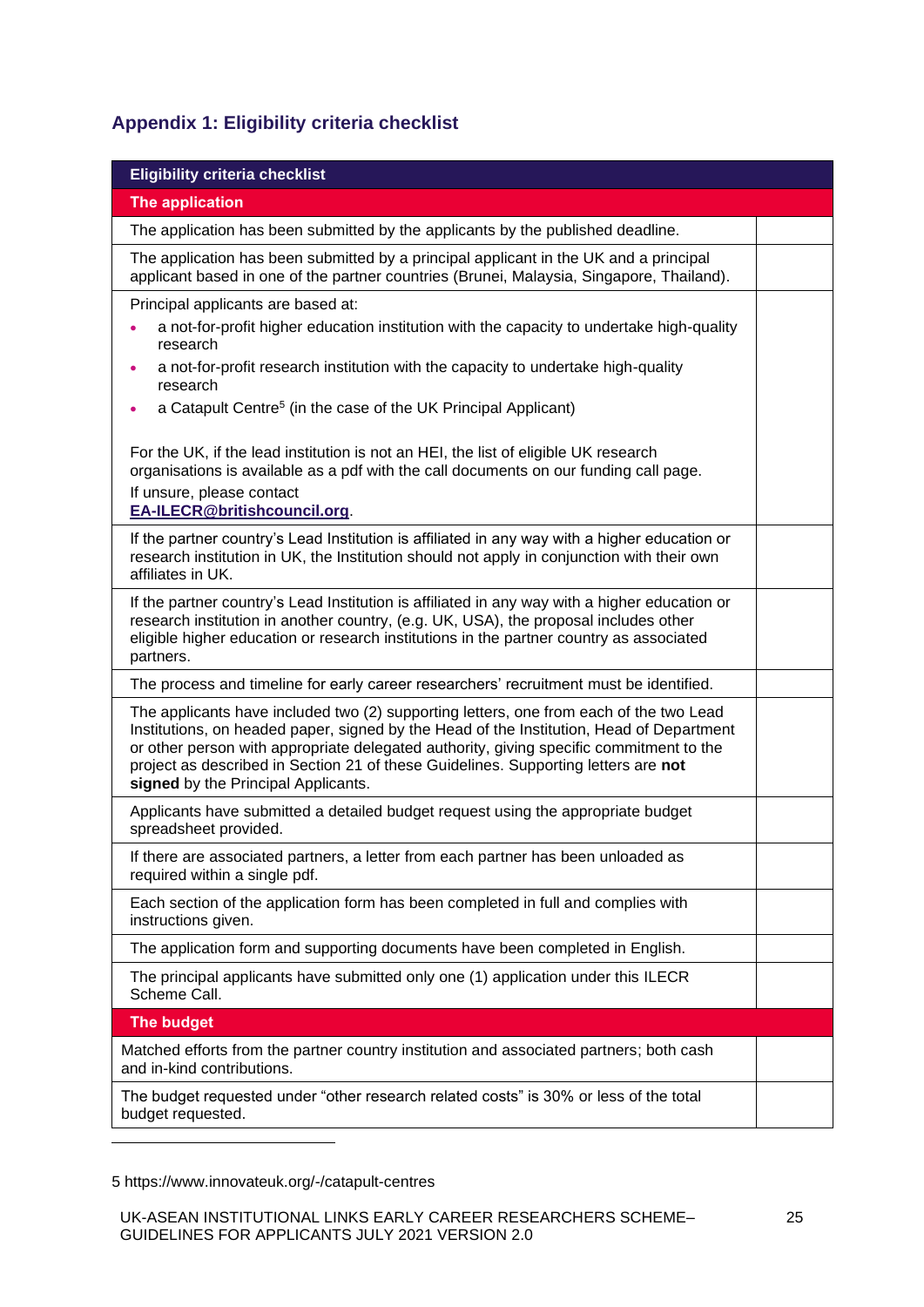| The budget requested for human resources cost is 30% or less of the total budget |  |
|----------------------------------------------------------------------------------|--|
| requested unless approval has been sought separately from the British Council.   |  |

#### <span id="page-25-0"></span>**Appendix 2: Assessment criteria and scoring system**

Assessment of the quality and programme scope relevance of the proposals will be performed by expert reviewers, and the funding recommendations will be made by panel members from the UK and partner countries. The British Council and FCDO will make final funding decisions. **Only proposals that have clearly demonstrate impactful outcomes on the early career researchers' capacity and partnership that benefits UK and partner countries mutually will be considered for funding. In addition, only proposals with an average score of 30 points or more are considered fundable.**

| Section 1: Relevance to expected outcomes and scope of the                                                                                                      | <b>Score</b> | Range         |
|-----------------------------------------------------------------------------------------------------------------------------------------------------------------|--------------|---------------|
| <u>programme</u>                                                                                                                                                |              | <b>YES/NO</b> |
| The proposal clearly demonstrates the expected outcomes and<br>meet the programme scope. Please see guidelines for applicants -<br>section 2 and 3 for details. |              |               |

| Section 2: Relevance to gender equality                                                                                                                                                                                                                                                                                                                                                                                                                                                                                                                                                                                                        | <b>Score</b> | Range                   |
|------------------------------------------------------------------------------------------------------------------------------------------------------------------------------------------------------------------------------------------------------------------------------------------------------------------------------------------------------------------------------------------------------------------------------------------------------------------------------------------------------------------------------------------------------------------------------------------------------------------------------------------------|--------------|-------------------------|
|                                                                                                                                                                                                                                                                                                                                                                                                                                                                                                                                                                                                                                                |              | Sufficient/insufficient |
| Measures are in place to ensure equal and<br>٠<br>meaningful opportunities for people of different<br>genders to be involved throughout the project.<br>This includes the development of the project, the<br>participants of the research and innovation, and<br>the beneficiaries of the research and innovation.                                                                                                                                                                                                                                                                                                                             |              |                         |
| The project will have a positive impact on people<br>٠<br>of different genders, both throughout the project<br>and beyond.<br>The potential impact on the relations between<br>people of different genders and people of the<br>same gender is clearly described. For example,<br>changing roles and responsibilities in households,<br>society, economy, politics, power, etc.<br>Risks and unintended negative consequences on<br>٠<br>gender equality will be monitored, avoided or<br>mitigated against.<br>Relevant outcomes and outputs will be measured<br>$\bullet$<br>with disaggregated data by age and gender<br>(where disclosed). |              |                         |

| Section 3: Research/innovation quality and background | <b>Score</b> | Range    |
|-------------------------------------------------------|--------------|----------|
|                                                       |              | $0 - 20$ |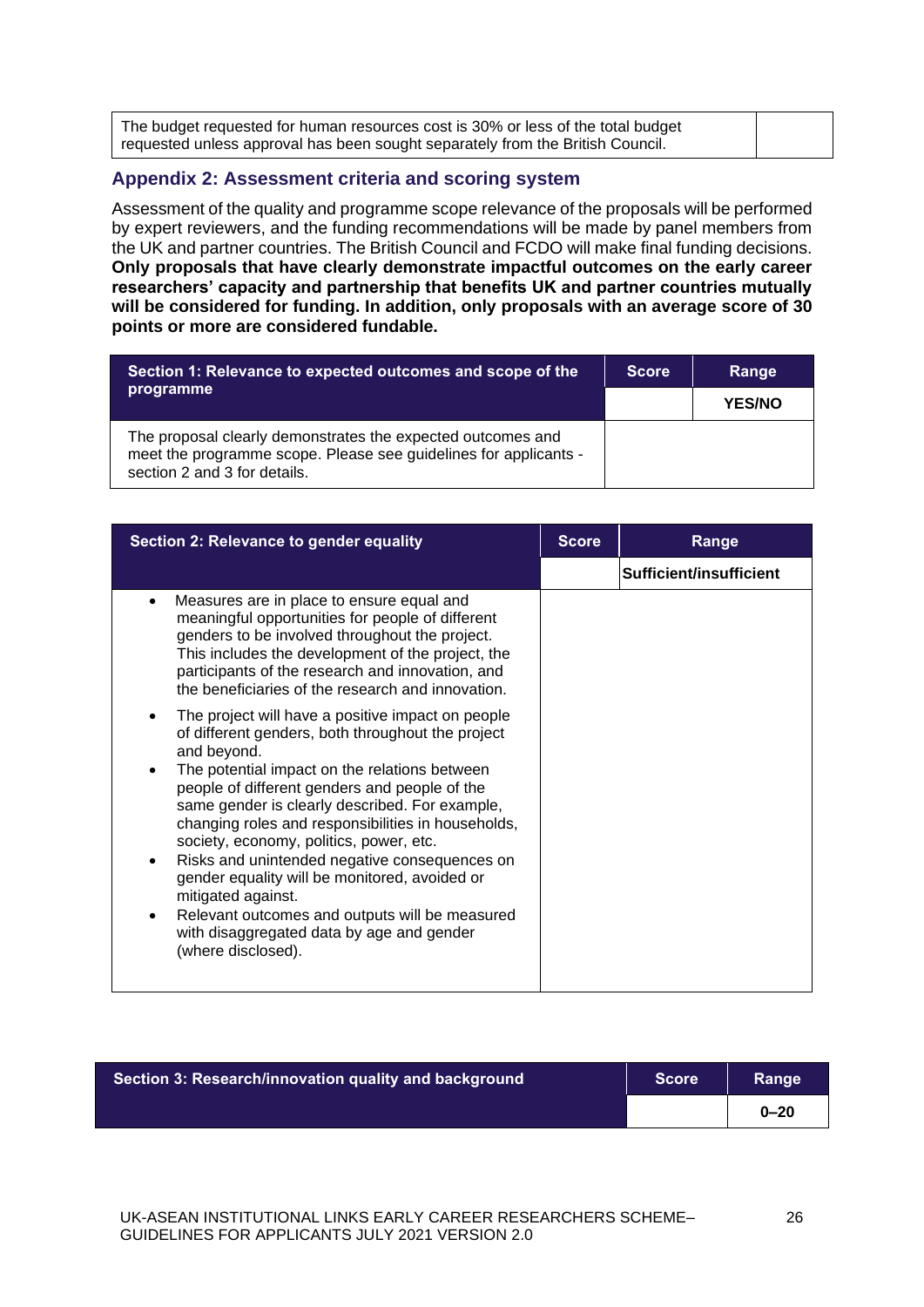- The academic importance and timeliness of the research/innovation topic is clearly demonstrated.
- The Principal Applicants have sufficient relevant experience to undertake the proposed research partnership and achieve the stated objectives.
- The value added to institutions and/or the wider research and innovation community – by the partnership between the partnering institutions is clearly described.
- The collaborating institutions are of appropriate academic standing.
- The benefits and relevance of the research to the UK and partner country and their institutions are clearly described.

**20 points:** Meets all criteria to an exceptional level

**16 to 19 points:** Meets the majority of the criteria to a very high level

**11 to 15 points:** Meets the majority of the criteria to a high level

**6 to 10 points:** Meets the majority of the criteria to an adequate level

**1 to 5 points:** Meets some of the criteria to an adequate level

**0 points:** Fails to meet any of the criteria to an adequate level.

| <b>Section 4: Proposal and Methodology</b> |                                                                                                                                                                                                                                                                             | <b>Score</b>                                                                          | Range    |
|--------------------------------------------|-----------------------------------------------------------------------------------------------------------------------------------------------------------------------------------------------------------------------------------------------------------------------------|---------------------------------------------------------------------------------------|----------|
|                                            |                                                                                                                                                                                                                                                                             |                                                                                       | $0 - 20$ |
|                                            | The description of the proposed partnership includes clear, feasible<br>and realistic objectives as well as potential for long term impact.                                                                                                                                 | 20 points: Meets all<br>criteria to an<br>exceptional level<br>16 to 19 points: Meets |          |
|                                            | Applicants clearly articulate specific outputs anticipated from the<br>partnership and objectives likely to be achieved                                                                                                                                                     |                                                                                       |          |
|                                            | The proposal takes interdisciplinary partnership into account                                                                                                                                                                                                               | the majority of the<br>criteria to a very high                                        |          |
|                                            | Applicants clearly state the roles of ECRs, expected achievements                                                                                                                                                                                                           | level                                                                                 |          |
|                                            | and milestones in the proposal as well as a plan to mentor the<br>ECRs and measure the progress and development of the ECRs.                                                                                                                                                | 11 to 15 points: Meets<br>the majority of the                                         |          |
|                                            | The proposal demonstrates the benefits to both the UK and partner                                                                                                                                                                                                           | criteria to a high level                                                              |          |
|                                            | country's early career researchers, innovation practitioners,<br>institutions and end -users of the research or the products and<br>services that will result from the project activity, in particular taking<br>into account who might benefit and how they might benefit. | 6 to 10 points: Meets<br>the majority of the<br>criteria to an adequate<br>level      |          |
| $\bullet$                                  | There is strong evidence of support from the applicants' institutions<br>and Associated Partners (where applicable).                                                                                                                                                        | 1 to 5 points: Meets<br>some of the criteria to                                       |          |
|                                            | The proposed partnership supports new links or significantly<br>extends and develops existing links.                                                                                                                                                                        | an adequate level                                                                     |          |
| $\bullet$                                  | If the applicants' institutions are collaborating already, there is clear<br>evidence that the grant would add significant value to the<br>partnership.                                                                                                                     | <b>0 points:</b> Fails to meet<br>any of the criteria to an<br>adequate level.        |          |
|                                            | The proposal includes a clear and feasible description of the<br>arrangements for project managing the partnership and<br>communication between partners.                                                                                                                   |                                                                                       |          |
|                                            | The proposal represents value for money; all costs are fully<br>justified.                                                                                                                                                                                                  |                                                                                       |          |